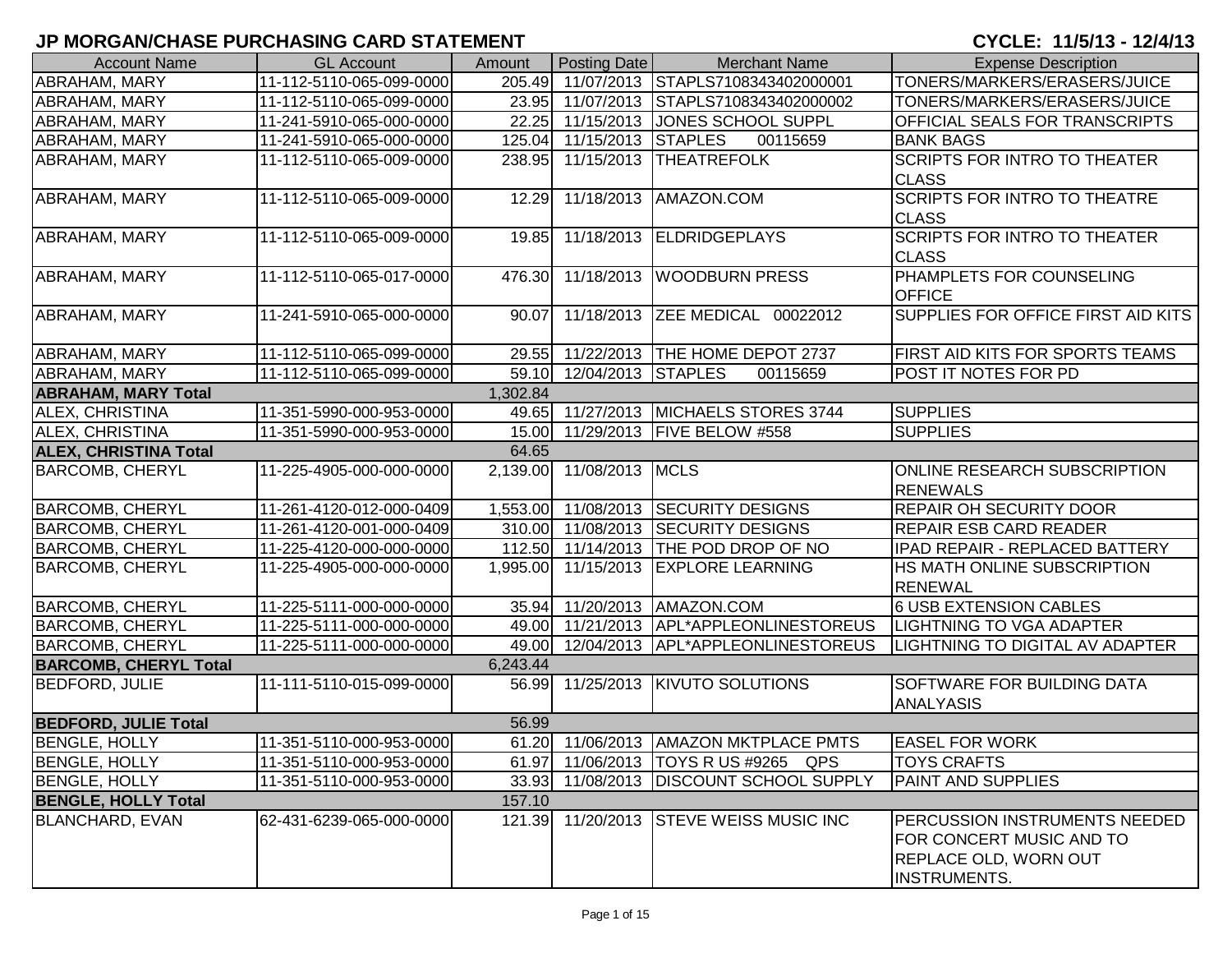| <b>Account Name</b>           | <b>GL Account</b>        | Amount   | Posting Date                | <b>Merchant Name</b>                                        | <b>Expense Description</b>              |
|-------------------------------|--------------------------|----------|-----------------------------|-------------------------------------------------------------|-----------------------------------------|
| <b>BLANCHARD, EVAN Total</b>  |                          | 121.39   |                             |                                                             |                                         |
| <b>BLOOM, LYNETTE</b>         | 11-351-5110-000-953-0000 | 15.71    |                             | 12/02/2013 MICHAELS STORES 3744                             | <b>TEACHING SUPPLIES</b>                |
| <b>BLOOM, LYNETTE Total</b>   |                          | 15.71    |                             |                                                             |                                         |
| <b>BRASIL, SANDRA</b>         | 11-111-5110-055-025-0000 | 46.88    |                             | 11/07/2013   DBC*BLICK ART MATERIAL                         | <b>CLASSROOM SUPPLIES FOR ILONA</b>     |
|                               |                          |          |                             |                                                             | <b>RUGG</b>                             |
| <b>BRASIL, SANDRA</b>         | 11-111-5110-055-060-0000 | 105.95   |                             | 11/08/2013 LEARNING A-Z                                     | RENEWAL FOR ONLINE LICENSING            |
| <b>BRASIL, SANDRA</b>         | 11-111-5110-055-099-0000 | 222.97   | 11/11/2013                  | <b>QUICKSHIP COM</b>                                        | LITERATURE RACK FOR FRONT LOBBY         |
|                               |                          |          |                             |                                                             | AREA OF 5TH GRADE                       |
| <b>BRASIL, SANDRA</b>         | 62-431-6275-055-000-0000 |          | 100.00 11/11/2013 TARGET    | 00014654                                                    | <b>GIFT CARDS FOR FAMILY BINGO NITE</b> |
| <b>BRASIL, SANDRA</b>         | 62-431-6275-055-000-0000 |          |                             | 2,911.00 11/13/2013 WENGER CORPORATION                      | RISERS FOR THE STAGE FOR VOCAL          |
|                               |                          |          |                             |                                                             | <b>MUSIC CONCERTS AND BACKRAILS</b>     |
| <b>BRASIL, SANDRA</b>         | 11-111-5110-055-055-0000 | 179.60   |                             | 11/15/2013 PCI*PATTERSON MEDICAL                            | <b>ANTI BACTERIAL WIPES FOR GYM</b>     |
|                               |                          |          |                             |                                                             | <b>EQUIPMENT</b>                        |
| <b>BRASIL, SANDRA</b>         | 11-111-5110-055-065-0000 |          |                             | 46.74 11/18/2013 FLUKERFARMS.COM                            | <b>CRICKETS FOR SCIENCE UNIT</b>        |
| <b>BRASIL, SANDRA</b>         | 62-431-6216-055-000-0000 |          |                             | 192.88 11/20/2013 CAROLINA BIOLOGICAL SP                    | <b>CAMP SUPPLIES</b>                    |
| <b>BRASIL, SANDRA</b>         | 62-431-6275-055-000-0000 | 240.94   |                             | 11/22/2013   DECKER INC                                     | SHIPPING COST FOR 6TH GRADE             |
|                               |                          |          |                             |                                                             | <b>CAFETERIA TABLE</b>                  |
| <b>BRASIL, SANDRA</b>         | 62-431-6275-055-000-0000 |          |                             | 1,272.00 11/22/2013 DECKER INC                              | CAFTERIA TABLE FOR 6TH GRADE            |
| <b>BRASIL, SANDRA</b>         | 11-111-5110-055-099-0000 |          |                             | 406.26 11/25/2013 SCANTRON CORPORATION                      | <b>SCANTRON TESTS FORMS</b>             |
| <b>BRASIL, SANDRA</b>         | 62-431-6216-055-000-0000 |          |                             | 62.90 12/03/2013 CAROLINA BIOLOGICAL SP                     | <b>SUPPLIES FOR CAMP</b>                |
| <b>BRASIL, SANDRA Total</b>   |                          | 5,788.12 |                             |                                                             |                                         |
| <b>BRATNEY, BETHANY</b>       | 11-222-5990-071-000-0000 |          | 214.38 11/07/2013 DEMCO INC |                                                             | <b>LIBRARY MATERIALS</b>                |
| <b>BRATNEY, BETHANY</b>       | 11-222-5310-071-000-0000 |          |                             | 15.19 11/07/2013 NEXT CHAPTER BOOKSTORE NEW BOOKS IN SERIES |                                         |
| <b>BRATNEY, BETHANY Total</b> |                          | 229.57   |                             |                                                             |                                         |
| <b>BRAUN, LISA</b>            | 11-112-5110-065-065-0000 | 9.01     |                             | 11/19/2013 MICHAELS STORES 4744                             | CARDSTOCK PAPER (5 PACKS) FOR           |
|                               |                          |          |                             |                                                             | <b>VARIOUS IN-CLASS ACTIVITIES AND</b>  |
|                               |                          |          |                             |                                                             | PROJECTS.                               |
| <b>BRAUN, LISA Total</b>      |                          | 9.01     |                             |                                                             |                                         |
| <b>BUNKER, JEFFREY</b>        | 11-261-5993-000-000-0000 |          | 72.48 11/07/2013            | JOHN DEERE LANDSCAPES0                                      | <b>GRNDS SPRAYER PARTS</b>              |
| <b>BUNKER, JEFFREY</b>        | 11-261-5993-000-000-0000 | 103.02   | 11/07/2013                  | JOHN DEERE LANDSCAPES0                                      | <b>GRNDS SPRAYER REPAIR PARTS</b>       |
| <b>BUNKER, JEFFREY</b>        | 11-261-5992-000-000-0000 | 41.02    | 11/07/2013                  | <b>WW GRAINGER</b>                                          | <b>MTCE SUPPLIES</b>                    |
| <b>BUNKER, JEFFREY</b>        | 11-261-5710-000-000-0000 | 20.04    | 11/11/2013                  | MARATHON PETRO144568                                        | <b>MTCE GAS FOR RENTAL TRUCK</b>        |
| <b>BUNKER, JEFFREY</b>        | 11-261-5710-000-000-0000 |          | 105.00 11/18/2013           | MARATHON PETRO144568                                        | <b>MTCE GAS FOR RENTAL TRUCK</b>        |
| <b>BUNKER, JEFFREY</b>        | 11-261-5710-000-000-0000 |          | 22.30 11/19/2013            | MARATHON PETRO144568                                        | <b>IMTCE GAS FOR RENTAL TRUCK</b>       |
| <b>BUNKER, JEFFREY</b>        | 11-261-4290-000-000-0000 |          |                             | 111.90 12/04/2013 PENSKE TRK LSG 059110                     | <b>MTCE TRUCK RENTAL</b>                |
| <b>BUNKER, JEFFREY Total</b>  |                          | 475.76   |                             |                                                             |                                         |
| <b>BURKHARDT, LORETTA</b>     | 62-431-6415-065-000-0000 |          |                             | 122.91 11/06/2013 ORIENTAL TRADNG CO                        | <b>PROPS</b>                            |
| <b>BURKHARDT, LORETTA</b>     | 62-431-6415-065-000-0000 |          |                             | 17.50 11/06/2013 ORIENTAL TRADNG CO                         | <b>PROPS</b>                            |
| <b>BURKHARDT, LORETTA</b>     | 62-431-6415-065-000-0000 |          |                             | -4.40 11/14/2013 BED BATH & BEYOND #368                     | <b>DISCOUNT OFF OF BROOM PROP</b>       |
| <b>BURKHARDT, LORETTA</b>     | 62-431-6415-065-000-0000 |          |                             | 21.99 11/14/2013 BED BATH & BEYOND #368                     | <b>BROOM PROP</b>                       |
| <b>BURKHARDT, LORETTA</b>     | 62-431-6415-065-000-0000 |          |                             | -337.92 11/14/2013 THREAD WORKS. LTD                        | <b>RETURN SHIRT SHOW SHIRT ORDER</b>    |
| <b>BURKHARDT, LORETTA</b>     | 62-431-6415-065-000-0000 |          |                             | 40.57 11/15/2013 JOANN ETC #1933                            | <b>FABRIC FOR COSTUMES</b>              |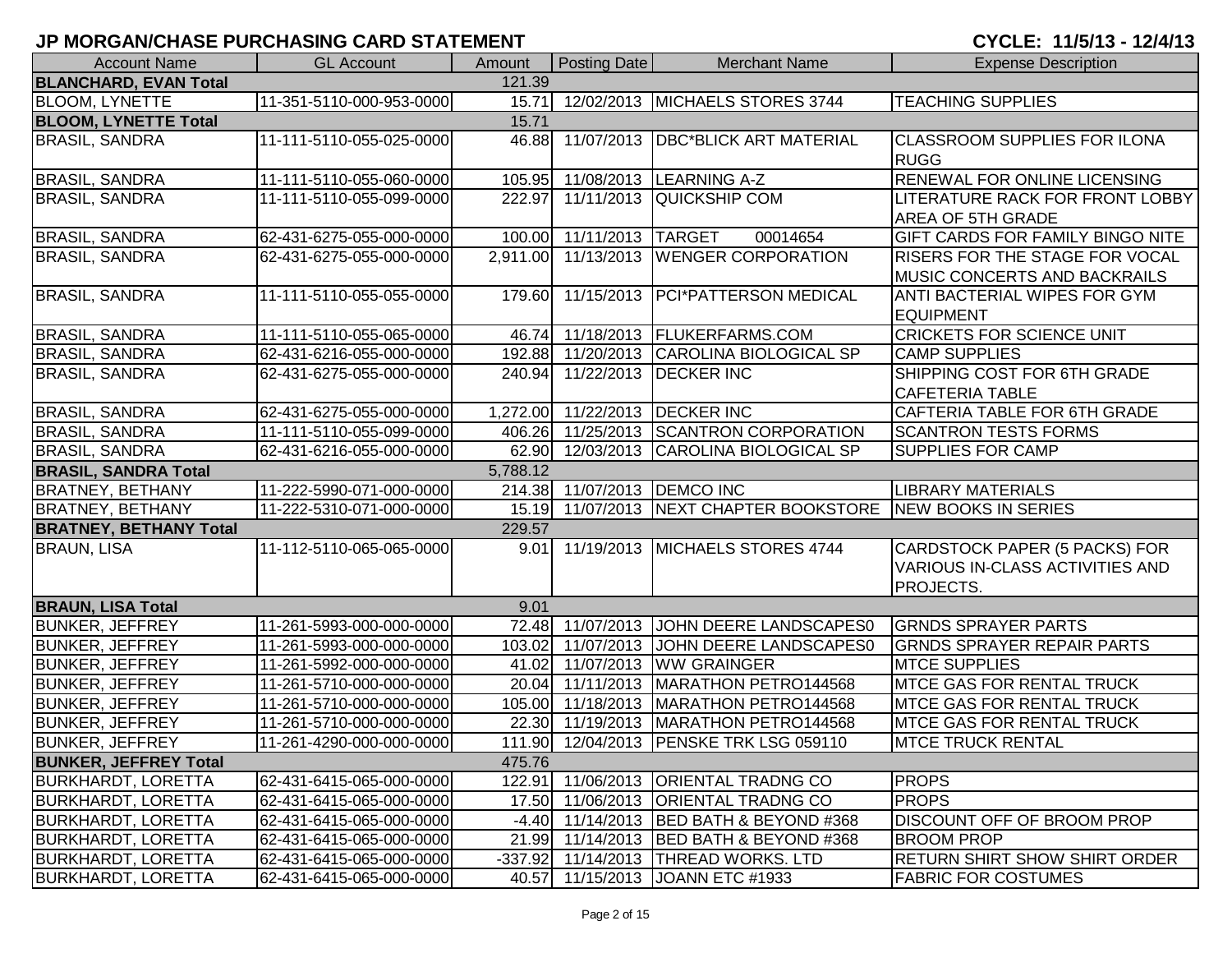# **JP MORGAN/CHASE PURCHASING CARD STATEMENT**

CYCLE: 11/5/13 - 12/4/13

| <b>Account Name</b>             | <b>GL Account</b>        | Amount   | <b>Posting Date</b>      | <b>Merchant Name</b>                                | <b>Expense Description</b>        |
|---------------------------------|--------------------------|----------|--------------------------|-----------------------------------------------------|-----------------------------------|
| <b>BURKHARDT, LORETTA</b>       | 62-431-6415-065-000-0000 | 122.74   |                          | 11/15/2013 MEIJER INC #122 Q01                      | <b>PROPS AND ACCESSORIES FOR</b>  |
|                                 |                          |          |                          |                                                     | <b>ACTORS</b>                     |
| <b>BURKHARDT, LORETTA</b>       | 62-431-6415-065-000-0000 |          |                          | 9.98 11/18/2013 ACO-HARDWARE #0087                  | STORAGE CONTAINERS FOR PROPS      |
| <b>BURKHARDT, LORETTA</b>       | 62-431-6415-065-000-0000 |          | 5.99 11/18/2013          | <b>AMAZON DIGITAL SVCS</b>                          | <b>MUSIC FOR SHOW</b>             |
| <b>BURKHARDT, LORETTA</b>       | 62-431-6415-065-000-0000 |          |                          | 0.99 11/18/2013   AMAZON DIGITAL SVCS               | <b>MUSIC FOR SHOW</b>             |
| <b>BURKHARDT, LORETTA</b>       | 62-431-6415-065-000-0000 |          |                          | 0.99 11/18/2013 AMAZON DIGITAL SVCS                 | <b>SUPPLIES</b>                   |
| <b>BURKHARDT, LORETTA</b>       | 62-431-6415-065-000-0000 |          |                          | 0.89 11/18/2013   AMAZON DIGITAL SVCS               | <b>SUPPLIES</b>                   |
| <b>BURKHARDT, LORETTA</b>       | 62-431-6415-065-000-0000 |          |                          | 0.99 11/18/2013   AMAZON DIGITAL SVCS               | SOUND EFFECT FOR PRODUCTION       |
| <b>BURKHARDT, LORETTA</b>       | 62-431-6415-065-000-0000 |          | 0.99 11/18/2013          | <b>AMAZON DIGITAL SVCS</b>                          | SIDE EFFECT FOR PRODUCTION        |
| <b>BURKHARDT, LORETTA</b>       | 62-431-6415-065-000-0000 |          | $-19.99$ 11/18/2013      | MEIJER INC #122 Q01                                 | <b>RETURN EXTENSION CORD</b>      |
| <b>BURKHARDT, LORETTA</b>       | 62-431-6415-065-000-0000 | 16.21    | 11/18/2013               | <b>STAPLES</b><br>00115659                          | SHARPIES AND CD FOR SOUND         |
|                                 |                          |          |                          |                                                     | <b>TRACKS FOR PRODUCTION</b>      |
| <b>BURKHARDT, LORETTA</b>       | 62-431-6415-065-000-0000 |          | 31.98 11/18/2013 STAPLES | 00115659                                            | CARD STOCK PAPER FOR PROGRAM      |
| <b>BURKHARDT, LORETTA</b>       | 62-431-6415-065-000-0000 | 45.92    |                          | 11/18/2013 THE HOME DEPOT 2737                      | FLASH LITES CORDS AND TAPE        |
| <b>BURKHARDT, LORETTA</b>       | 62-431-6415-065-000-0000 |          |                          | 440.00 11/18/2013 TOBINS LAKE STUDIOS,              | <b>BACK DROPS FOR STAGE</b>       |
| <b>BURKHARDT, LORETTA</b>       | 62-431-6415-065-000-0000 |          |                          | 1.29 11/19/2013   AMAZON DIGITAL SVCS               | <b>MUSIC FOR PRODUCTION</b>       |
| <b>BURKHARDT, LORETTA Total</b> |                          | 519.62   |                          |                                                     |                                   |
| <b>BURNHAM, SUSAN</b>           | 62-431-6275-011-000-0000 |          |                          | 1,444.15 11/13/2013 LEARNING A-Z                    | <b>WEB-SITE FEE FOR TEACHERS</b>  |
| <b>BURNHAM, SUSAN</b>           | 11-241-5990-011-000-0000 | 56.37    |                          | 11/18/2013 JET'S PIZZA # 150                        | <b>PIZZA FOR TITLE ONE PARENT</b> |
|                                 |                          |          |                          |                                                     | <b>MEETING</b>                    |
| <b>BURNHAM, SUSAN Total</b>     |                          | 1,500.52 |                          |                                                     |                                   |
| <b>BURRIS, MARGARET</b>         | 11-111-5110-012-099-0000 |          | 9.49 11/18/2013          | <b>AMAZON MKTPLACE PMTS</b>                         | FOURTH GRADE MATH WORD            |
|                                 |                          |          |                          |                                                     | <b>PROBLEM BOOK</b>               |
| <b>BURRIS, MARGARET</b>         | 11-111-5110-012-099-0000 | 82.41    |                          | 11/18/2013 SSI*SCHOOL SPECIALTY                     | SUPPLIES FOR TITLE ONE TEACHER    |
|                                 |                          |          |                          |                                                     | FOR CLASSROOM                     |
| <b>BURRIS, MARGARET</b>         | 11-222-5310-012-000-0000 |          |                          | 369.00 11/20/2013 JUNIOR LIBRARY GUI                | <b>BOOKS FOR MEDIA CENTER</b>     |
| <b>BURRIS, MARGARET</b>         | 11-241-5910-012-000-0000 |          |                          | 81.68 11/25/2013 SOUTHERN ACCOUNTING SY             | VISITOR AND VOLUNTEER LABELS      |
| <b>BURRIS, MARGARET</b>         | 11-241-5910-012-000-0000 |          |                          | 12.00 12/02/2013 DOLLAR SEASON INC                  | <b>BAGS FOR ICE</b>               |
| <b>BURRIS, MARGARET Total</b>   |                          | 554.58   |                          |                                                     |                                   |
| CANALES, BETH                   | 11-113-5110-071-044-0000 |          |                          | 98.62 11/07/2013 GFS MKTPLC #0958                   | MEXICAN LAB & THANKSGIVING FEAST  |
|                                 |                          |          |                          |                                                     | <b>SUPPLIES</b>                   |
| CANALES, BETH                   | 11-113-5110-071-044-0000 |          |                          | 57.16 11/11/2013 MEIJER INC #054<br>Q <sub>01</sub> | <b>MEXICAN LAB, SUPPLIES</b>      |
| CANALES, BETH                   | 11-113-5110-071-044-0000 |          |                          | 93.44 11/15/2013 MEIJER INC #054<br>Q <sub>01</sub> | <b>CHICKEN FAJITA LAB</b>         |
| CANALES, BETH                   | 11-113-5110-071-044-0000 |          |                          | 31.88 11/21/2013 MEIJER INC #054<br>Q01             | <b>FATS LAB (DESSERTS)</b>        |
| CANALES, BETH                   | 11-113-5110-071-044-0000 |          |                          | 20.45 11/25/2013 GFS MKTPLC #0958                   | <b>THANKSGIVING LAB</b>           |
| <b>CANALES, BETH</b>            | 11-113-5110-071-044-0000 |          |                          | 127.09 11/25/2013 MEIJER INC #054<br>Q01            | THANKSGIVING FEAST                |
| <b>CANALES, BETH Total</b>      |                          | 428.64   |                          |                                                     |                                   |
| <b>CIANFERRA, LINDA</b>         | 62-431-6301-033-000-0000 |          |                          | 49.34 11/08/2013 COTTAGE INN PIZZA-NOVI             | PIZZA FOR ADULT ED STUDENTS       |
| CIANFERRA, LINDA                | 62-431-6301-033-000-0000 | 62.70    |                          | 11/27/2013 COTTAGE INN PIZZA-NOVI                   | PIZZA FOR ADULT ED STUDENTS       |
| <b>CIANFERRA, LINDA Total</b>   |                          | 112.04   |                          |                                                     |                                   |
| <b>COOLMAN, ROBERT</b>          | 11-261-5992-013-000-0000 |          |                          | 25.06 11/07/2013 THE HOME DEPOT 2737                | <b>NW MAIN OFFICE WALL</b>        |
| COOLMAN, ROBERT                 | 11-261-5992-000-000-0000 | 1,443.60 |                          | 11/08/2013 CONSERVA ELECTRIC SUPP                   | <b>MTCE LIGHT STOCK</b>           |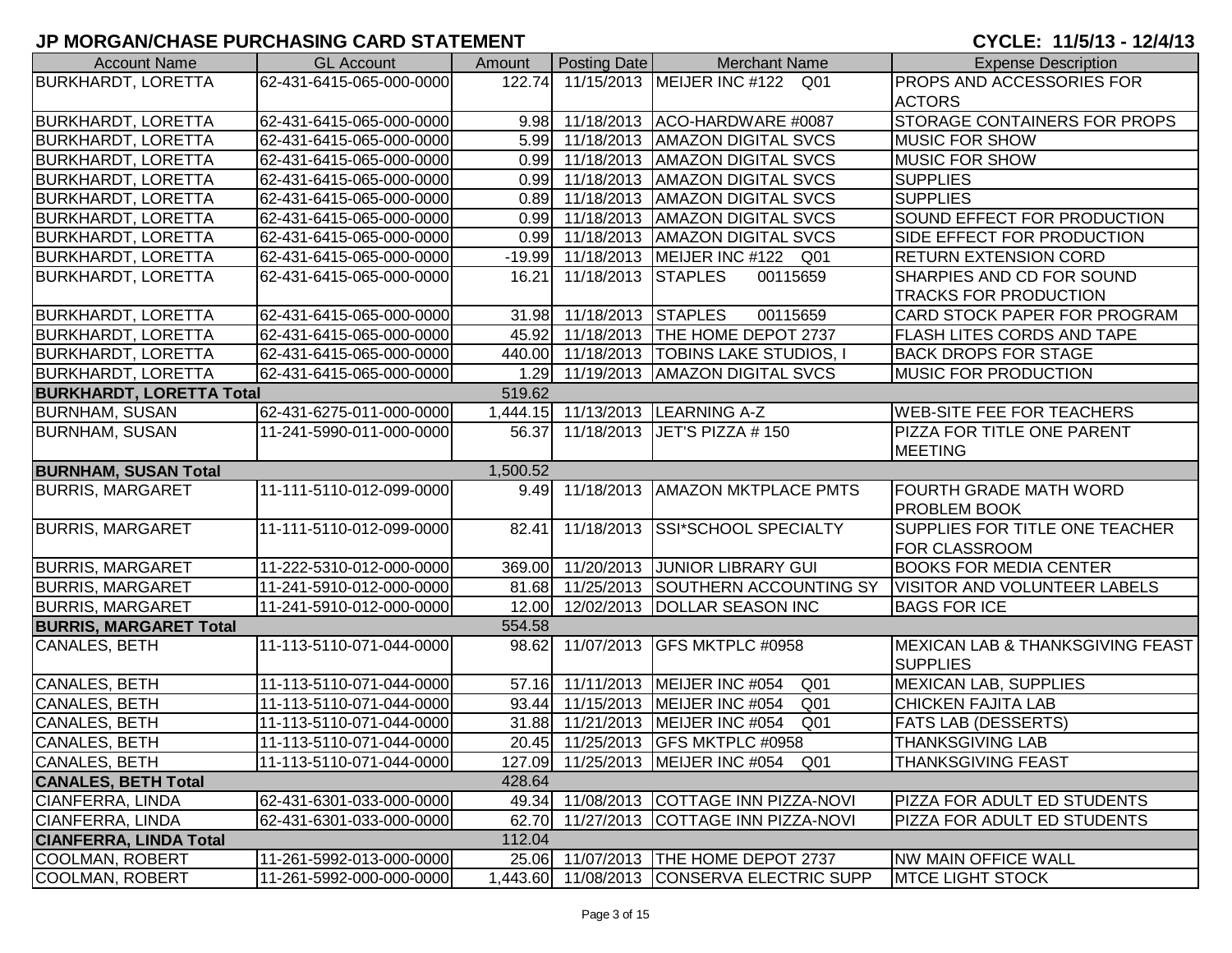| <b>Account Name</b>          | <b>GL Account</b>        | Amount   | Posting Date                 | <b>Merchant Name</b>                         | <b>Expense Description</b>  |
|------------------------------|--------------------------|----------|------------------------------|----------------------------------------------|-----------------------------|
| COOLMAN, ROBERT              | 11-261-5992-000-000-0000 |          |                              | 44.00 11/08/2013 THE HOME DEPOT 2737         | <b>MTCE STOCK</b>           |
| COOLMAN, ROBERT              | 11-261-5992-012-000-0000 |          |                              | 44.00 11/08/2013 THE HOME DEPOT 2737         | <b>OH LADDER</b>            |
| COOLMAN, ROBERT              | 11-261-5992-000-000-0000 |          |                              | 5.94 11/08/2013 THE HOME DEPOT 2737          | <b>MTCE TOOLS</b>           |
| COOLMAN, ROBERT              | 11-261-5992-000-000-0000 |          |                              | 1,342.75 11/13/2013 CONSERVA ELECTRIC SUPP   | <b>MTCE STOCK LIGHTS</b>    |
| <b>COOLMAN, ROBERT</b>       | 11-261-5992-071-000-0000 |          |                              | 31.44 11/15/2013 CITY ELECTRIC SUPPLY        | <b>HS FUSES</b>             |
| COOLMAN, ROBERT              | 11-261-5992-000-000-0000 |          |                              | 29.00 11/15/2013 CITY ELECTRIC SUPPLY        | <b>MTCE SUPPLIES</b>        |
| COOLMAN, ROBERT              | 11-261-5992-000-000-0000 |          |                              | 630.00 11/21/2013 NATIONAL TIME              | <b>MTCE MASTER CLOCK</b>    |
| COOLMAN, ROBERT              | 11-261-5992-011-000-0000 |          |                              | 165.00 11/22/2013 CONSERVA ELECTRIC SUPP     | VO ROOM 32                  |
| COOLMAN, ROBERT              | 11-261-5992-060-000-0000 |          |                              | 3.49 11/25/2013 RADIOSHACK COR00163634       | <b>ITC POTENTIOMETER</b>    |
| COOLMAN, ROBERT              | 11-261-5992-055-000-0000 |          |                              | 19.35 12/03/2013 CITY ELECTRIC SUPPLY        | <b>NM5 BLEACHERS</b>        |
| <b>COOLMAN, ROBERT Total</b> |                          | 3,783.63 |                              |                                              |                             |
| DIATIKAR, CHRISTINE          | 11-111-5110-055-050-0000 |          |                              | 41.98 11/07/2013 J W PEPPER                  | <b>PO 24790-MUSIC</b>       |
| <b>DIATIKAR, CHRISTINE</b>   | 11-113-7904-071-000-0000 |          |                              | 12,877.00 11/07/2013 SCHOOLCRAFT COLLEGE     | FALL DUAL ENROLLMENT - 21   |
|                              |                          |          |                              |                                              | <b>STUDENTS</b>             |
| <b>DIATIKAR, CHRISTINE</b>   | 62-431-6177-061-000-0000 |          |                              | 312.00 11/07/2013  TEAM SPORTS               | PO 24765, SHIRTS            |
| <b>DIATIKAR, CHRISTINE</b>   | 62-431-6195-061-000-0000 |          |                              | 874.00 11/07/2013  TEAM SPORTS               | PO 24765, SHIRTS            |
| <b>DIATIKAR, CHRISTINE</b>   | 11-293-5998-000-000-0000 |          |                              | 2,386.56 11/07/2013  TEAM SPORTS             | PO 24751, BALLS             |
| <b>DIATIKAR, CHRISTINE</b>   | 11-293-5999-000-000-0000 |          |                              | 960.00 11/07/2013  TEAM SPORTS               | PO 24751, SHIRTS            |
| <b>DIATIKAR, CHRISTINE</b>   | 62-431-6126-061-000-0000 |          |                              | 612.00 11/07/2013 TEAM SPORTS                | <b>PO 24751, SHIRTS</b>     |
| <b>DIATIKAR, CHRISTINE</b>   | 62-431-6172-061-000-0000 |          |                              | 70.00 11/07/2013 TEAM SPORTS                 | PO 24751, SHIRTS            |
| <b>DIATIKAR, CHRISTINE</b>   | 62-431-6195-061-000-0000 |          |                              | 196.00 11/07/2013 TEAM SPORTS                | PO 24751, SHIRTS            |
| <b>DIATIKAR, CHRISTINE</b>   | 11-293-4910-000-000-0000 |          |                              | 3,054.55 11/11/2013 PLYMOUTH NOVI 155        | PO 25224, 9/13 TRAINER      |
| <b>DIATIKAR, CHRISTINE</b>   | 11-111-5110-013-025-0000 |          |                              | 368.86 11/11/2013 SSI*SCHOOL SPECIALTY       | PO 24638, LIBRARY CART      |
| <b>DIATIKAR, CHRISTINE</b>   | 62-431-6176-071-000-0000 |          |                              | 50.00 11/12/2013 DUNCAN DISPOSAL SYSTEM      | PO 23838, 11/13             |
| <b>DIATIKAR, CHRISTINE</b>   | 62-431-6161-061-000-0000 |          |                              | 124.54 11/13/2013  TEAM SPORTS               | PO 24824, COACH'S UNIFORMS  |
| DIATIKAR, CHRISTINE          | 11-293-5999-000-000-0000 |          |                              | 15.00 11/13/2013  TEAM SPORTS                | PO 24862, SHIRTS            |
| DIATIKAR, CHRISTINE          | 62-431-6195-061-000-0000 |          |                              | 1,310.00 11/13/2013   TEAM SPORTS            | PO 24862, SHIRTS            |
| <b>DIATIKAR, CHRISTINE</b>   | 11-111-5110-055-099-0000 |          |                              | 15.00 11/20/2013   DUNCAN DISPOSAL SYSTEM    | PO 24874, 12/13-2/14        |
| <b>DIATIKAR, CHRISTINE</b>   | 11-293-4910-000-000-0000 |          |                              | 3,054.55 11/20/2013 PLYMOUTH NOVI 155        | PO 24225, 10/13             |
| <b>DIATIKAR, CHRISTINE</b>   | 11-113-5210-071-414-0000 |          |                              | 1,040.57 11/21/2013   FOLLETT EDUCATIONAL SE | PO 23949, IB BOOKS          |
| <b>DIATIKAR, CHRISTINE</b>   | 11-113-5210-071-414-0000 |          |                              | 1,201.20 11/21/2013   FOLLETT EDUCATIONAL SE | PO 23949, IB BOOKS          |
| DIATIKAR, CHRISTINE          | 11-113-5210-071-414-0000 |          |                              | 16.80 11/21/2013   FOLLETT EDUCATIONAL SE    | PO 23949, IB BOOKS          |
| <b>DIATIKAR, CHRISTINE</b>   | 11-131-5110-000-000-6710 |          |                              | 1,352.89 11/21/2013   FOLLETT EDUCATIONAL SE | PO 24912, ALGEBRA BOOKS     |
| <b>DIATIKAR, CHRISTINE</b>   | 11-221-5990-000-430-0000 |          |                              | 358.97 11/21/2013 FOLLETT EDUCATIONAL SE     | PO 24529, ALYN 2013-MAKING  |
|                              |                          |          |                              |                                              | <b>CONTENT COMP</b>         |
| <b>DIATIKAR, CHRISTINE</b>   | 11-221-5990-000-430-0000 |          |                              | 1,196.58 11/21/2013 FOLLETT EDUCATIONAL SE   | PO 24529, ALYN 2013-MAKING  |
|                              |                          |          |                              |                                              | <b>CONTENT COMP</b>         |
| <b>DIATIKAR, CHRISTINE</b>   | 62-431-6099-000-000-0000 |          | 5,000.00 11/22/2013 US FIRST | 00 OF 00                                     | 2014 FRC REGISTRATION       |
| <b>DIATIKAR, CHRISTINE</b>   | 11-252-3220-000-000-0000 | 469.83   |                              | 11/25/2013 AMWAY GRAND PLAZA HOTE            | <b>MIEM CONFERENCE</b>      |
| DIATIKAR, CHRISTINE          | 62-431-6275-015-000-0000 | 3,790.00 |                              | 11/25/2013   APL*APPLEONLINESTOREUS          | <b>IPADS</b>                |
| <b>DIATIKAR, CHRISTINE</b>   | 11-225-4905-000-000-0000 |          |                              | 4,772.95 11/27/2013   IPARADIGMS LLC         | <b>TURNITIN</b>             |
| <b>DIATIKAR, CHRISTINE</b>   | 62-431-6099-000-000-0000 |          |                              | 204.00 11/29/2013 HERITAGE LOGO WORKS LL     | SHIRTS FOR DETROIT FRC TEAM |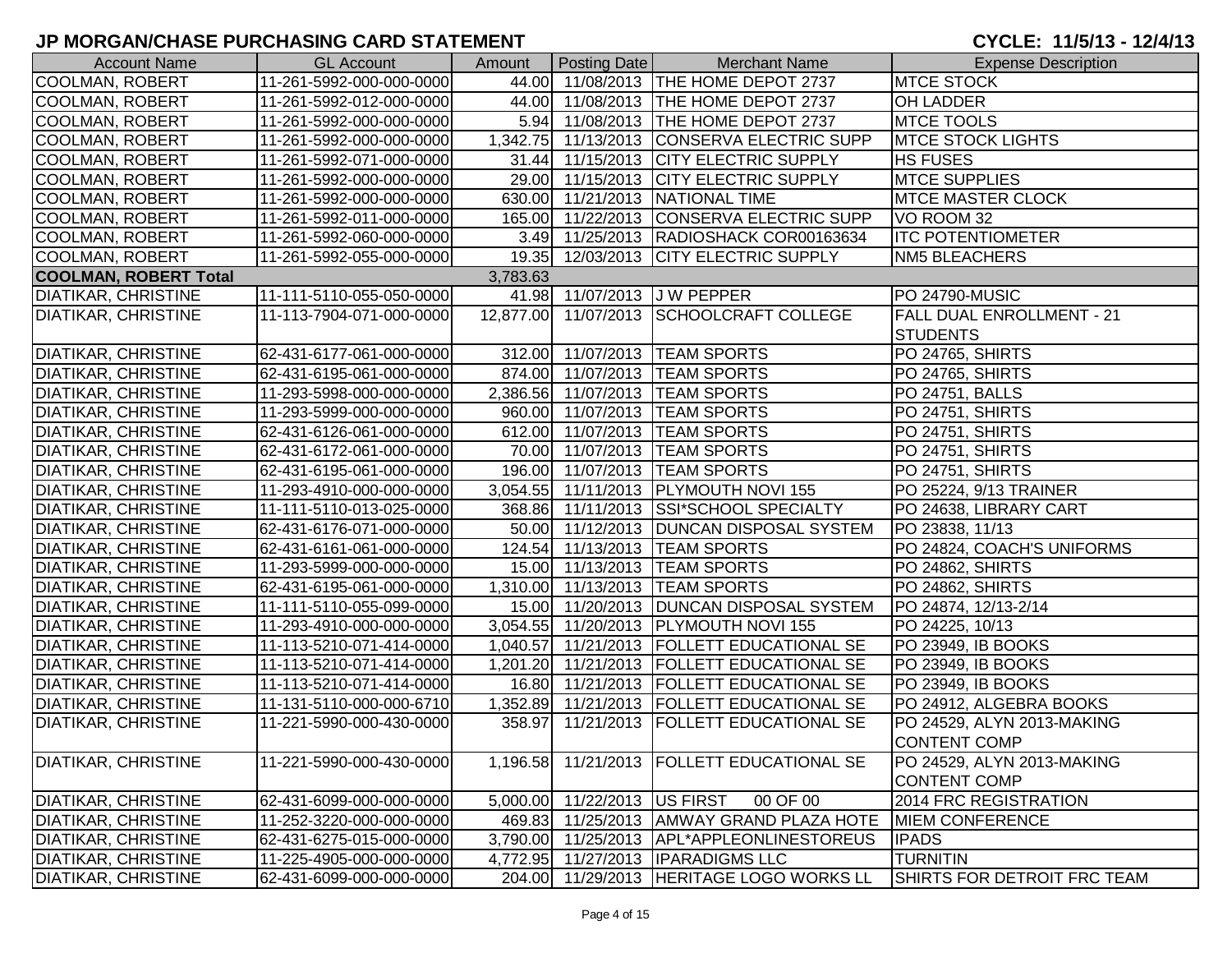| <b>Account Name</b>              | <b>GL Account</b>        | Amount    | Posting Date             | <b>Merchant Name</b>                       | <b>Expense Description</b>                                                       |
|----------------------------------|--------------------------|-----------|--------------------------|--------------------------------------------|----------------------------------------------------------------------------------|
| <b>DIATIKAR, CHRISTINE Total</b> |                          | 45,725.83 |                          |                                            |                                                                                  |
| <b>DINKELMANN, KATY</b>          | 62-431-6129-071-000-0000 | 208.00    |                          | 11/07/2013 KATRINA ACTIVEWEAR              | UNITARDS FOR DANCE COMPANY<br><b>COSTUMES</b>                                    |
| <b>DINKELMANN, KATY</b>          | 62-431-6129-071-000-0000 |           |                          | 64.95 11/12/2013 RHINESTONE JEWELRY        | <b>EARRINGS FOR DANCE COMPANY</b>                                                |
| <b>DINKELMANN, KATY</b>          | 62-431-6129-071-000-0000 | 1,200.00  |                          | 11/14/2013 KATRINA ACTIVEWEAR              | UNITARDS/COSTUMES FOR DANCE<br><b>COMPANY</b>                                    |
| <b>DINKELMANN, KATY</b>          | 62-431-6129-071-000-0000 |           |                          | 167.98 11/19/2013 KOHLS #0480              | COSTUMES FOR DANCE COMPANY-2<br>COSTUMES FOR DAN AND SOCKS FOR<br>THE GIRLS      |
| <b>DINKELMANN, KATY</b>          | 62-431-6129-071-000-0000 | $-21.00$  |                          | 11/21/2013 KOHLS #0480                     | RETURN OF COSTUMES NOT NEEDED                                                    |
| <b>DINKELMANN, KATY</b>          | 62-431-6129-071-000-0000 | 10.72     | 11/25/2013               | JOANN ETC #1933                            | <b>FABRIC FOR COMPANY COSTUMES</b>                                               |
| <b>DINKELMANN, KATY</b>          | 62-431-6129-071-000-0000 | 15.65     |                          | 12/03/2013 USPS 25122001130400790          | SHIPPING UNUSED COSTUMES BACK<br><b>TO MANUFACTURER</b>                          |
| <b>DINKELMANN, KATY</b>          | 62-431-6129-071-000-0000 | 5,280.00  |                          | 12/04/2013 NUVO PRODUCTIONS                | CONVENTION FEES FOR DANCE<br>CLASSES AT NUVO FOR DANCE<br><b>COMPANY MEMBERS</b> |
| <b>DINKELMANN, KATY Total</b>    |                          | 6,926.30  |                          |                                            |                                                                                  |
| DONOVAN, KATHRYN                 | 11-283-5910-000-000-0000 | 139.25    |                          | 11/15/2013 L B OFFICE SUPPLIERS            | <b>PRINTER CARTRIDGE</b>                                                         |
| <b>DONOVAN, KATHRYN Total</b>    |                          | 139.25    |                          |                                            |                                                                                  |
| <b>DRAGOO, MICHAEL</b>           | 11-261-5992-071-000-0000 |           | 1,164.00 11/06/2013 BASS |                                            | HS AHU-F1 DX CONTROLLER                                                          |
| <b>DRAGOO, MICHAEL</b>           | 11-261-4910-065-000-0000 | 4,270.00  |                          | 11/08/2013   DE-CAL INC                    | MS CHILLERS 1 & 2                                                                |
| <b>DRAGOO, MICHAEL</b>           | 11-261-4910-055-000-0000 |           |                          | 259.80 11/11/2013 NATIONAL TIME            | <b>NM6 TAMPER SWITCH</b>                                                         |
| <b>DRAGOO, MICHAEL</b>           | 11-261-4910-001-000-0000 |           |                          | 245.00 11/14/2013 NATIONAL TIME            | <b>ESB FIRE ALARM</b>                                                            |
| DRAGOO, MICHAEL                  | 11-261-3220-000-000-0000 | $-89.95$  | 11/18/2013 IPT           |                                            | <b>REFUND FROM LAST MONTH - IPT</b><br><b>CHARGED IN ERROR</b>                   |
| DRAGOO, MICHAEL                  | 11-261-4910-015-000-0000 |           | 195.00 11/21/2013        | <b>REDFORD LOCK COMPANY</b>                | <b>DF FUSE HOLDER</b>                                                            |
| DRAGOO, MICHAEL                  | 11-261-5992-000-000-0000 | 838.40    | 11/21/2013               | <b>WW GRAINGER</b>                         | <b>DISTRICT SALT CONTAINERS &amp;</b><br><b>SPREADERS</b>                        |
| DRAGOO, MICHAEL                  | 11-261-5992-011-000-0000 |           | 92.04 12/03/2013         | <b>WW GRAINGER</b>                         | <b>VO FILTERS</b>                                                                |
| DRAGOO, MICHAEL                  | 11-261-4910-000-000-0611 |           |                          | 6,055.50 12/04/2013 ARCH ENVIRONMENTAL GRO | <b>DISTRICT STORMWATER</b><br><b>MANAGEMENT</b>                                  |
| <b>DRAGOO, MICHAEL Total</b>     |                          | 13,029.79 |                          |                                            |                                                                                  |
| <b>EASON, CHRISTINE</b>          | 11-351-5110-000-953-0000 | 21.16     |                          | 12/02/2013 OLLIES BARGAIN OUTLET           | <b>RAINBOW LOOMS FOR CARE</b><br>PROGRAM                                         |
| <b>EASON, CHRISTINE Total</b>    |                          | 21.16     |                          |                                            |                                                                                  |
| <b>FALLONE, MARIA</b>            | 11-241-5910-014-000-0000 |           |                          | 359.40 11/06/2013 ALLEGRA MARKETING PRI    | <b>BUSINESS CARDS FOR THE OFFICE</b><br><b>STAFF</b>                             |
| <b>FALLONE, MARIA</b>            | 62-431-6275-014-000-0000 | 30.00     |                          | 11/06/2013   DUNCAN DISPOSAL SYSTEM        | <b>RECYCLING</b>                                                                 |
| <b>FALLONE, MARIA</b>            | 62-431-6275-014-000-0000 |           |                          | 43.55 11/07/2013 O&E NEWSPAPER             | <b>NOVI NEWS FOR SCHOOL</b>                                                      |
| <b>FALLONE, MARIA</b>            | 11-222-5410-014-000-0000 | 273.90    |                          | 11/15/2013 CLI*NATIONAL GEO EXPLR          | <b>SECOND GRADE INFORMATIONAL</b><br><b>TEXT</b>                                 |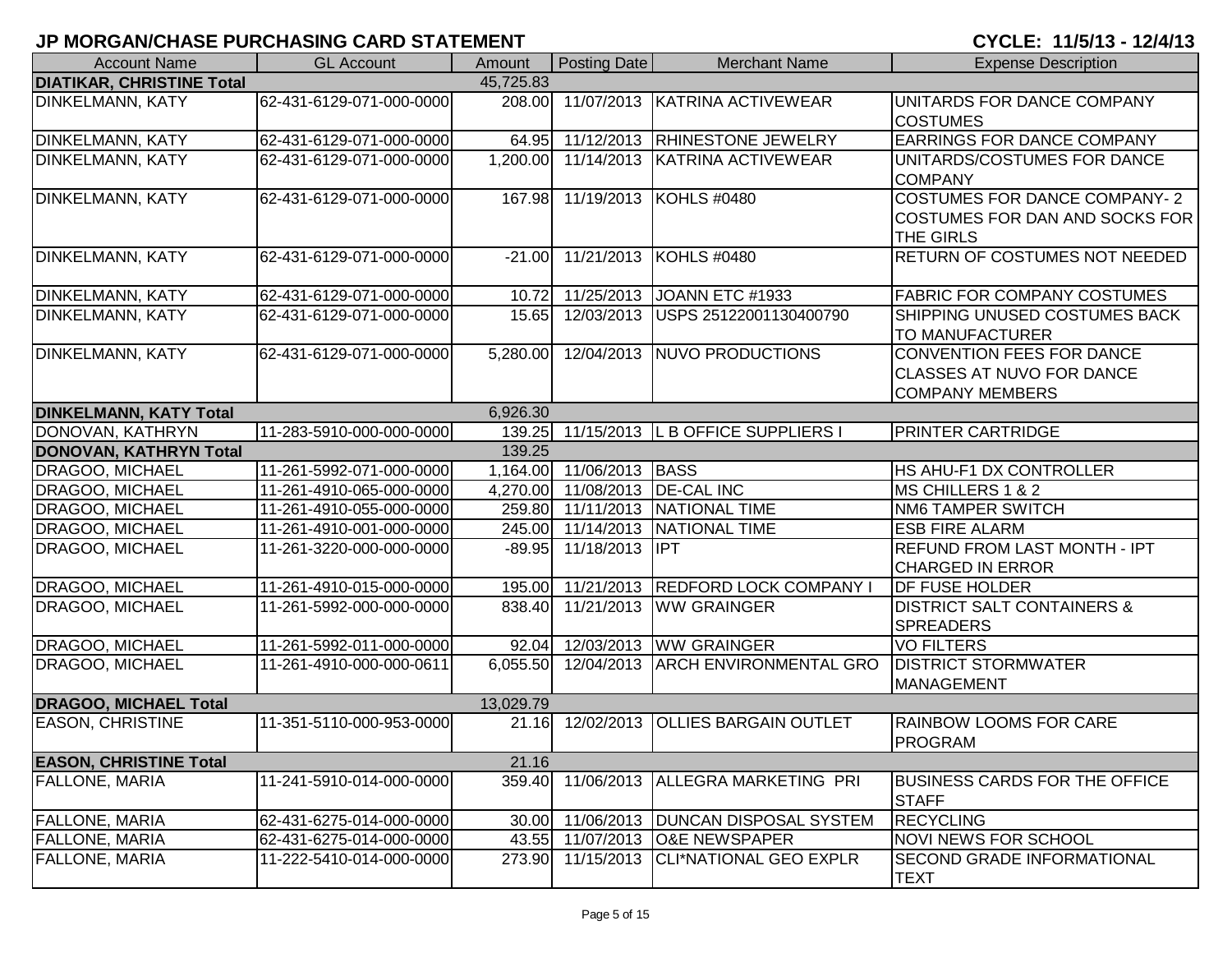| <b>Account Name</b>                             | <b>GL Account</b>        | Amount   | Posting Date            | <b>Merchant Name</b>                                  | <b>Expense Description</b>            |
|-------------------------------------------------|--------------------------|----------|-------------------------|-------------------------------------------------------|---------------------------------------|
| <b>FALLONE, MARIA</b>                           | 11-111-5110-014-070-0000 |          |                         | 62.35 11/20/2013 SCRAPPILY EVER AFTER                 | <b>STAMPS FOR FOURTH GRADE</b>        |
| <b>FALLONE, MARIA</b>                           | 11-111-5110-014-025-0000 |          |                         | 167.20 11/20/2013 STAPLS7109063982000001              | <b>OFFICE SUPPLIES</b>                |
| <b>FALLONE, MARIA</b>                           | 62-431-6275-014-000-0000 |          |                         | 400.00 11/25/2013 AMERICAN RED CROSS                  | DONATION TO RED CROSS FOR US          |
|                                                 |                          |          |                         |                                                       | <b>DISASTER</b>                       |
| <b>FALLONE, MARIA</b>                           | 62-431-6275-014-000-0000 | 400.00   |                         | 11/25/2013 AMERICAN RED CROSS                         | DONATION TO THE RED CROSS FOR         |
|                                                 |                          |          |                         |                                                       | <b>TYPHOON APPEAL</b>                 |
| <b>FALLONE, MARIA</b>                           | 11-111-5110-014-060-0000 | 39.00    | 11/27/2013              | <b>PAYPAL *MAINIDEALLC</b>                            | THE MAIN IDEA ASPIRING STUDENT        |
|                                                 |                          |          |                         |                                                       | <b>LEADERS</b>                        |
| <b>FALLONE, MARIA</b>                           | 11-111-5110-014-060-0000 |          |                         | 17.16 11/29/2013 BARNES&NOBLE*MRKTPLACE 7 HABITS BOOK |                                       |
| <b>FALLONE, MARIA</b>                           | 11-111-5110-014-060-0000 | 189.74   |                         | 12/03/2013 THE BOOKSOURCE                             | LEVEL BOOKS FOR LIT. LIB.             |
| <b>FALLONE, MARIA Total</b>                     |                          | 1,982.30 |                         |                                                       |                                       |
| FULAR, JAMES                                    | 11-261-5730-000-000-0000 |          |                         | 2,458.51 11/12/2013 HAROLDS FRAME SHOP INC            | <b>MTCE LARGE SALT TRUCK REPAIRS</b>  |
| FULAR, JAMES                                    | 11-261-5992-055-000-0000 |          | 58.25 11/13/2013        | <b>ANGELO'S WHOLESALE</b>                             | <b>NM TRACTOR PARTS</b>               |
| <b>FULAR, JAMES</b>                             | 11-261-5993-071-000-0000 | 296.82   | 11/13/2013              | BADER AND SONS CO.                                    | <b>HS GATOR PARTS</b>                 |
| <b>FULAR, JAMES</b>                             | 11-261-5993-000-000-0000 |          |                         | 38.67 11/27/2013 THE HOME DEPOT 2737                  | <b>GRNDS SUPPLIES</b>                 |
| <b>FULAR, JAMES</b>                             | 11-261-5993-000-000-0000 |          | 366.87 11/29/2013       | BADER AND SONS CO.                                    | <b>GRNDS GATOR REPAIRS</b>            |
| <b>FULAR, JAMES</b>                             | 11-261-5993-000-000-0000 |          |                         | 251.76 11/29/2013 BADER AND SONS CO.                  | <b>GRNDS GATOR REPAIRS</b>            |
| <b>FULAR, JAMES</b>                             | 11-261-4910-000-000-0000 |          |                         | 453.01 12/04/2013 MIDWEST GOLF & TURF                 | <b>GRNDS BASEBALL FIELD GROOMER</b>   |
|                                                 |                          |          |                         |                                                       | <b>REPAIRS</b>                        |
| <b>FULAR, JAMES Total</b>                       |                          | 3,923.89 |                         |                                                       |                                       |
| <b>FURLOW, SETH</b>                             | 62-431-6105-071-000-0000 |          |                         | 21.70 11/06/2013 FLINN SCIENTIFIC, I                  | AP BIOLOGY OSMOSIS AND DIFFUSION      |
|                                                 |                          |          |                         |                                                       | <b>LAB</b>                            |
| <b>FURLOW, SETH</b>                             | 11-113-4910-071-414-0000 |          |                         | 117.88 11/25/2013 FLINN SCIENTIFIC, I                 | <b>IB CHEMISTRY SUPPLIES</b>          |
| <b>FURLOW, SETH</b>                             | 11-113-5110-071-065-0000 | 333.10   | 11/27/2013              | ASI ASSOCIATES, INC                                   | STUDENT ELECTROLYSIS APPARATUS        |
|                                                 |                          |          |                         |                                                       |                                       |
| FURLOW, SETH                                    | 11-113-5110-071-065-0000 | 34.94    |                         | 12/03/2013 RADIOSHACK COR00163824                     | <b>ELECTROLYSIS LAB SUPPLIES</b>      |
| <b>FURLOW, SETH Total</b>                       |                          | 507.62   |                         |                                                       |                                       |
| <b>GASIDLO, MEGAN</b>                           | 11-112-5110-065-065-0000 | 6.62     | 12/03/2013 TARGET       | 00014654                                              | 7TH GRADE SCIECE LAB SUPPLIES         |
| <b>GASIDLO, MEGAN Total</b>                     |                          | 6.62     |                         |                                                       |                                       |
| <b>GIRARDOT, SCOTT</b>                          | 11-261-5992-000-000-0000 |          | 160.20 11/06/2013       | <b>WW GRAINGER</b>                                    | <b>MTCE SHOP STOCK</b>                |
| <b>GIRARDOT, SCOTT</b>                          | 11-261-5992-000-000-0000 | 325.02   | 11/06/2013              | <b>WW GRAINGER</b>                                    | <b>MTCE SHOP STOCK</b>                |
| <b>GIRARDOT, SCOTT</b>                          | 11-261-5992-001-000-0000 |          | 115.52 11/08/2013       | <b>WW GRAINGER</b>                                    | <b>ESB SEWER EJECTION PUMP</b>        |
| <b>GIRARDOT, SCOTT</b>                          | 11-261-5992-011-000-0000 |          | 111.62 11/12/2013       | DOWNRIVER REFRIG SUP C                                | <b>VO IT ROOM</b>                     |
| <b>GIRARDOT, SCOTT</b>                          | 11-261-5992-000-000-0000 |          | 1,542.76 11/18/2013     | <b>COCHRANE SUPPLY &amp; ENGI</b>                     | <b>MTCE SHOP STOCK</b>                |
| <b>GIRARDOT, SCOTT</b>                          | 11-261-5992-000-000-0000 |          |                         | 197.89 11/18/2013 WW GRAINGER                         | <b>MTCE TRUCK TOOLS</b>               |
| <b>GIRARDOT, SCOTT</b>                          | 11-261-5992-010-000-0000 | 85.94    |                         | 11/25/2013 WW GRAINGER                                | TRANS ROOFTOP UNITS                   |
| <b>GIRARDOT, SCOTT Total</b>                    |                          | 2,538.95 |                         |                                                       |                                       |
| GONZALEZ-SHEERAN, MARG 11-112-5110-065-065-0000 |                          | 31.74    | 11/13/2013   TARGET     | 00014654                                              | <b>EXPERIEMENT SUPPLIES: VINEGAR,</b> |
|                                                 |                          |          |                         |                                                       | <b>MARSHMALLOWS</b>                   |
| GONZALEZ-SHEERAN, MARG 11-112-5110-065-065-0000 |                          | 192.39   | 11/18/2013              | <b>OFFICE PLAYGROUND, INC</b>                         | 5 DOZEN HAND BOILERS- 7TH GRADE       |
|                                                 |                          |          |                         |                                                       | <b>SCIENCE MATERIALS</b>              |
| GONZALEZ-SHEERAN, MARG 11-112-5110-065-065-0000 |                          |          | 14.39 11/18/2013 TARGET | 00014654                                              | <b>SCIENCE EXPERIMENT SUPPLIES</b>    |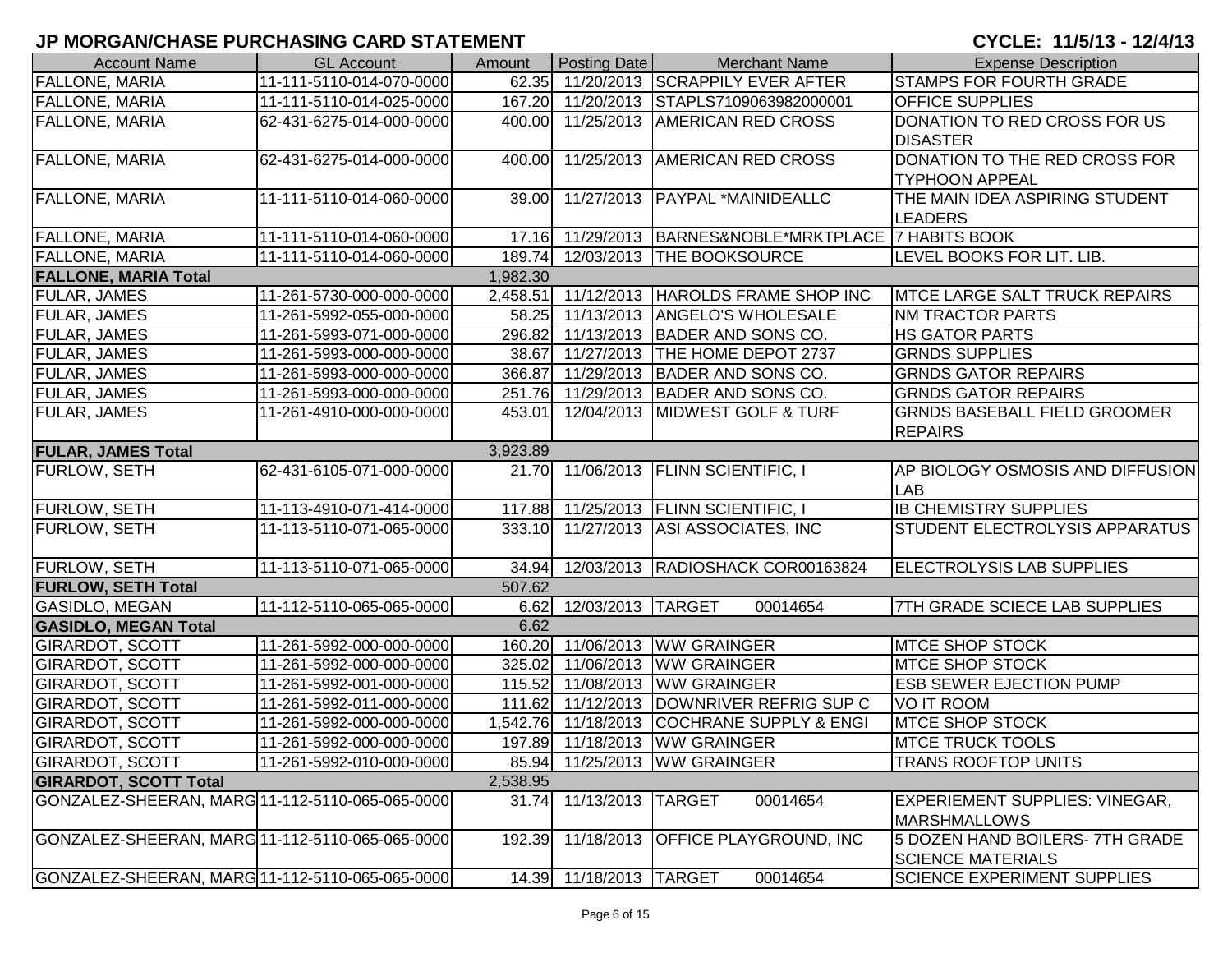| <b>Account Name</b>                             | <b>GL Account</b>        | Amount   | Posting Date      | <b>Merchant Name</b>                    | <b>Expense Description</b>                                                               |
|-------------------------------------------------|--------------------------|----------|-------------------|-----------------------------------------|------------------------------------------------------------------------------------------|
| GONZALEZ-SHEERAN, MARG 62-431-6263-065-000-0000 |                          |          |                   | -25.00 11/21/2013 SEFMD (SCIENCE FAIR)  | <b>CREDIT FOR OVER CHARGE</b>                                                            |
| GONZALEZ-SHEERAN, MARG 11-112-5110-065-065-0000 |                          |          |                   | 5.80 11/22/2013 JOANN ETC #1933         | <b>SCIENCE DEPARTMENT SUPPLIES FOR</b><br><b>POSTERS</b>                                 |
| GONZALEZ-SHEERAN, MARG 62-431-6257-065-000-0000 |                          |          |                   | 24.53 11/22/2013 JOANN ETC #1933        | STUDENT COUNCIL ORNAMENT<br>SUPPLIES FOR SENIOR CITIZEN<br><b>LUNCH</b>                  |
| GONZALEZ-SHEERAN, MARG 62-431-6257-065-000-0000 |                          |          | 9.30 11/29/2013   | JOANN ETC #1933                         | ADDITIONAL SUPPLIES FOR SENIOR<br><b>CITIZEN LUNCHEON ORNAMENTS</b>                      |
| <b>GONZALEZ-SHEERAN, MARGARET Total</b>         |                          | 253.15   |                   |                                         |                                                                                          |
| <b>GORDON, BRIAN</b>                            | 62-431-6104-061-000-0000 |          |                   | 20.00 11/05/2013 BLACK ROCK BAR AND     | <b>LUNCH KLAA</b>                                                                        |
| <b>GORDON, BRIAN</b>                            | 62-431-6103-061-000-0000 |          |                   | 323.91 11/15/2013 AMAZON.COM            | <b>EQUIPMENT FOR SKI TEAM</b>                                                            |
| <b>GORDON, BRIAN</b>                            | 62-431-6103-061-000-0000 |          |                   | 47.98 11/18/2013   AMAZON MKTPLACE PMTS | <b>EQUIPMENT FOR SKI TEAM</b>                                                            |
| <b>GORDON, BRIAN</b>                            | 62-431-6103-061-000-0000 |          |                   | 68.88 11/18/2013 AMAZON MKTPLACE PMTS   | <b>SKI EQUIPMENT</b>                                                                     |
| <b>GORDON, BRIAN</b>                            | 62-431-6104-061-000-0000 |          |                   | 14.43 11/18/2013 BAKERS OF MILFORD INC  | <b>LUNCH KLAA</b>                                                                        |
| <b>GORDON, BRIAN</b>                            | 62-431-6128-061-000-0000 |          |                   | 139.99 12/04/2013 AMAZON.COM            | <b>SKI JACKETS</b>                                                                       |
| <b>GORDON, BRIAN</b>                            | 62-431-6128-061-000-0000 |          |                   | 184.06 12/04/2013 AMAZON.COM            | <b>SKI TEAM JACKETS</b>                                                                  |
| <b>GORDON, BRIAN</b>                            | 62-431-6128-061-000-0000 |          |                   | 508.11 12/04/2013   AMAZON.COM          | <b>SKI JACKETS</b>                                                                       |
| <b>GORDON, BRIAN</b>                            | 62-431-6103-061-000-0000 |          |                   | 604.03 12/04/2013 AMAZON.COM            | <b>SKI VIDEO EQUIPMENT</b>                                                               |
| <b>GORDON, BRIAN Total</b>                      |                          | 1,911.39 |                   |                                         |                                                                                          |
| HANSEN, ANN                                     | 11-118-4910-000-952-0000 |          | 182.49 11/18/2013 | <b>ORIENTAL TRADNG CO</b>               | <b>CRAFTS FOR NOVI LIGHT UP THE</b><br><b>NIGHT EVENT</b>                                |
| HANSEN, ANN                                     | 11-351-3220-000-953-0000 |          |                   | 52.95 11/21/2013 APPELBAUM TRAINING INS | <b>TRAINING</b>                                                                          |
| <b>HANSEN, ANN Total</b>                        |                          | 235.44   |                   |                                         |                                                                                          |
| <b>HARRIS, CHRISTINE</b>                        | 62-431-6355-031-000-0000 |          |                   | 16.35 11/25/2013 HILLERS MARKET         | THANKSGIVING CLASSROOM<br><b>CELEBRATION AND FOOD CRAFT</b><br><b>SUPPLIES</b>           |
| <b>HARRIS, CHRISTINE Total</b>                  |                          | 16.35    |                   |                                         |                                                                                          |
| HAYNES, DEBORAH                                 | 11-351-5110-000-953-0000 |          |                   | 116.25 11/29/2013 ORIENTAL TRADNG CO    | <b>TEACHING SUPPLIES</b>                                                                 |
| <b>HAYNES, DEBORAH Total</b>                    |                          | 116.25   |                   |                                         |                                                                                          |
| <b>HENDERSON, BETH</b>                          | 11-252-5910-000-000-0000 |          | 31.95 11/07/2013  | <b>PRINT &amp; MARKETING SOLU</b>       | BANK SUPPLIES - MS, ENDORSEMENT<br><b>STAMP</b>                                          |
| <b>HENDERSON, BETH</b>                          | 11-111-5110-015-099-0000 |          | 88.00 11/18/2013  | STAPLS7108956811000001                  | <b>OFFICE SUPPLIES - DF</b>                                                              |
| <b>HENDERSON, BETH</b>                          | 11-252-5910-000-000-0000 |          | 820.17 11/21/2013 | <b>PRINT &amp; MARKETING SOLU</b>       | <b>BANK SUPPLIES - ALL SCHOOLS,</b><br><b>DEPOSIT TICKETS</b>                            |
| <b>HENDERSON, BETH Total</b>                    |                          | 940.12   |                   |                                         |                                                                                          |
| HOLLY, SHEILA                                   | 11-221-5990-000-411-0000 |          |                   | 30.63 11/06/2013 AMAZON.COM             | <b>BOOKS FOR STANDARDS BASED</b><br><b>GRADING &amp; REPORT CARD</b><br><b>COMMITTEE</b> |
| HOLLY, SHEILA                                   | 11-113-5111-071-038-0000 | 71.22    | 11/06/2013        | STAPLS7108316333000001                  | <b>HEALTH ED SUPPLIES</b>                                                                |
| <b>HOLLY, SHEILA</b>                            | 11-221-5910-000-411-0000 | 2.40     | 11/06/2013        | STAPLS7108316333000002                  | <b>SUPPLIES</b>                                                                          |
| HOLLY, SHEILA                                   | 11-221-4910-000-451-0000 | 63.00    | 11/06/2013        | WWW.FLOCABULARY.COM                     | JUDY SAUER, LITERACY SPECIALIST<br><b>IONLINE SUPPLIES</b>                               |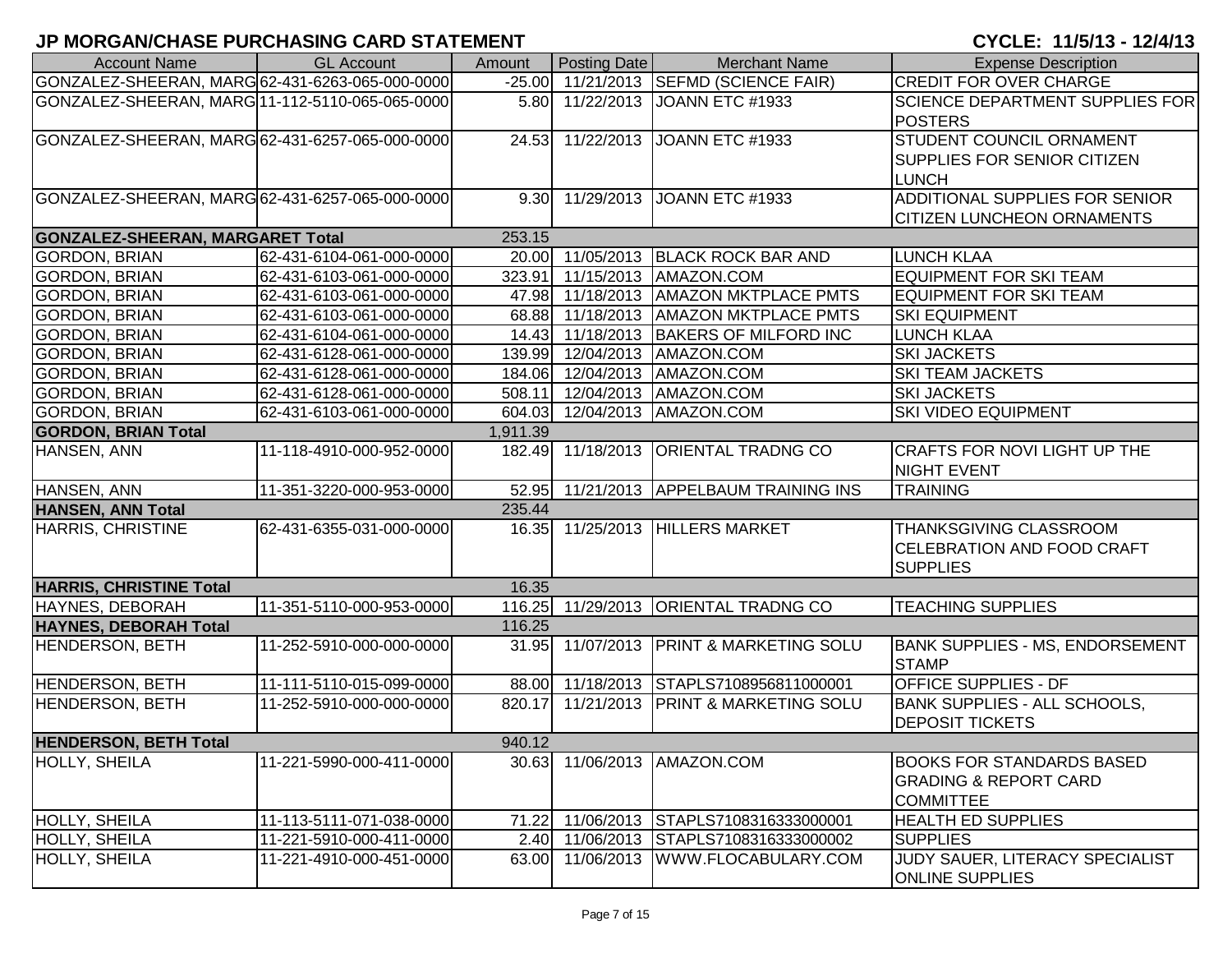| <b>Account Name</b>  | <b>GL Account</b>        | Amount | Posting Date     | <b>Merchant Name</b>                   | <b>Expense Description</b>                                       |
|----------------------|--------------------------|--------|------------------|----------------------------------------|------------------------------------------------------------------|
| HOLLY, SHEILA        | 11-221-4910-000-451-0000 | 63.00  |                  | 11/06/2013 WWW.FLOCABULARY.COM         | JENNIFER CRAFT, LITERACY                                         |
|                      |                          |        |                  |                                        | <b>SPECIALIST ONLINE SUPPLIES</b>                                |
| HOLLY, SHEILA        | 11-221-5990-000-411-0000 | 336.88 |                  | 11/07/2013   AMAZON.COM                | <b>BOOKS FOR STANDARDS BASED</b>                                 |
|                      |                          |        |                  |                                        | <b>GRADING &amp; REPORT CARD</b>                                 |
|                      |                          |        |                  |                                        | <b>COMMITTEE</b>                                                 |
| HOLLY, SHEILA        | 11-221-3220-000-411-0000 | 70.00  | 11/07/2013 MPAAA |                                        | SECTION 25E WORKSHOP, JANET                                      |
|                      |                          |        |                  |                                        | <b>GRUBER</b>                                                    |
| <b>HOLLY, SHEILA</b> | 11-221-3220-000-411-0000 | 425.00 |                  |                                        | 11/07/2013 READING RECOVERY COUNC 2014 NATIONAL READING RECOVERY |
|                      |                          |        |                  |                                        | LITERACY CONFERENCE, PEGGY                                       |
|                      |                          |        |                  |                                        | <b>HARE</b>                                                      |
| <b>HOLLY, SHEILA</b> | 11-221-3220-000-411-0000 | 425.00 | 11/07/2013       | <b>READING RECOVERY COUNC</b>          | 2014 NATIONAL READING RECOVERY                                   |
|                      |                          |        |                  |                                        | <b>LITERACY CONFERENCE, SAHAR</b>                                |
|                      |                          |        |                  |                                        | <b>NAFSO</b>                                                     |
| <b>HOLLY, SHEILA</b> | 11-371-4910-000-276-7664 | 215.00 | 11/08/2013       | COLLEGEBOARD*PRODUCTS                  | TITLE IIA, CATHOLIC CENTRAL, AP                                  |
|                      |                          |        |                  |                                        | CALCULUS BC, JUDITH CHABALA                                      |
| HOLLY, SHEILA        | 11-371-4910-000-276-7664 | 215.00 | 11/08/2013       | COLLEGEBOARD*PRODUCTS                  | TITLE IIA, CATHOLIC CENTRAL, AP US                               |
|                      |                          |        |                  |                                        | HISTORY, CAROL WEISS                                             |
| HOLLY, SHEILA        | 11-371-4910-000-276-7664 | 215.00 | 11/08/2013       | COLLEGEBOARD*PRODUCTS                  | <b>TITLE IIA, CATHOLIC CENTRAL, AP US</b>                        |
|                      |                          |        |                  |                                        | HISTORY, DAN ANDERSON                                            |
| HOLLY, SHEILA        | 11-221-3220-000-411-0000 | 45.00  | 11/08/2013       | <b>OAKLAND SCHOOLS-RC INT</b>          | INTR TO SEXUALITY HIV/AIDS FOR                                   |
|                      |                          |        |                  |                                        | SECONDARY TEACHERS (2 DAY), BETH                                 |
|                      |                          |        |                  |                                        | <b>CANALES-HERBERT</b>                                           |
| HOLLY, SHEILA        | 11-221-3220-000-411-0000 | 120.00 | 11/08/2013       | <b>OAKLAND SCHOOLS-RC INT</b>          | <b>NGSS SECONDARY SCIENCE</b>                                    |
|                      |                          |        |                  |                                        | LEADERSHIP SERIES (3 DAY), EMILY                                 |
|                      |                          |        |                  |                                        | POHLONSKI, BRIAN LANGLEY                                         |
| <b>HOLLY, SHEILA</b> | 11-221-5990-000-411-0000 | 306.25 |                  | 11/11/2013 AMAZON.COM                  | <b>BOOKS FOR STANDARDS BASED</b>                                 |
|                      |                          |        |                  |                                        | <b>GRADING &amp; REPORT CARD</b>                                 |
|                      |                          |        |                  |                                        | <b>COMMITTEE</b>                                                 |
| HOLLY, SHEILA        | 11-221-5990-000-411-0000 | 91.87  |                  | 11/11/2013 AMAZON.COM                  | <b>BOOKS FOR STANDARDS BASED</b>                                 |
|                      |                          |        |                  |                                        | <b>GRADING &amp; REPORT CARD</b>                                 |
|                      |                          |        |                  |                                        | <b>COMMITTEE</b>                                                 |
| <b>HOLLY, SHEILA</b> | 11-221-7910-000-411-0000 | 154.95 |                  | 11/14/2013   PROGRESSIVE BUSIN         | CENTER FOR EDUCATION,                                            |
|                      |                          |        |                  |                                        | <b>ENCYCLOPEDIA OF AMERICAN</b>                                  |
|                      |                          |        |                  |                                        | <b>SCHOOL LAW</b>                                                |
| HOLLY, SHEILA        | 11-221-3220-000-411-0000 |        |                  | 12.26 11/21/2013 AMWAY GRAND PLZ HTL F | SAPD CONFERENCE EXPENSES,                                        |
|                      |                          |        |                  |                                        | <b>GRAND RAPIDS</b>                                              |
| HOLLY, SHEILA        | 11-371-4910-000-276-7664 | 215.00 | 11/21/2013       | COLLEGEBOARD*PRODUCTS                  | TITLE IIA, CATHOLIC CENTRAL, AP                                  |
|                      |                          |        |                  |                                        | CALCULUS AB, BRIAN BEDARD                                        |
| HOLLY, SHEILA        | 11-221-3220-000-411-0000 | 165.00 | 11/21/2013       | <b>OAKLAND SCHOOLS-RC INT</b>          | <b>WRITING FOR PROFESSIONAL</b>                                  |
|                      |                          |        |                  |                                        | GROWTH WORKSHOP, MYLA LEE                                        |
| HOLLY, SHEILA        | 11-221-3220-000-411-0000 | 469.83 | 11/25/2013       | <b>AMWAY GRAND PLAZA HOTE</b>          | <b>SAPD CONFERENCE EXPENSES,</b>                                 |
|                      |                          |        |                  |                                        | <b>GRAND RAPIDS</b>                                              |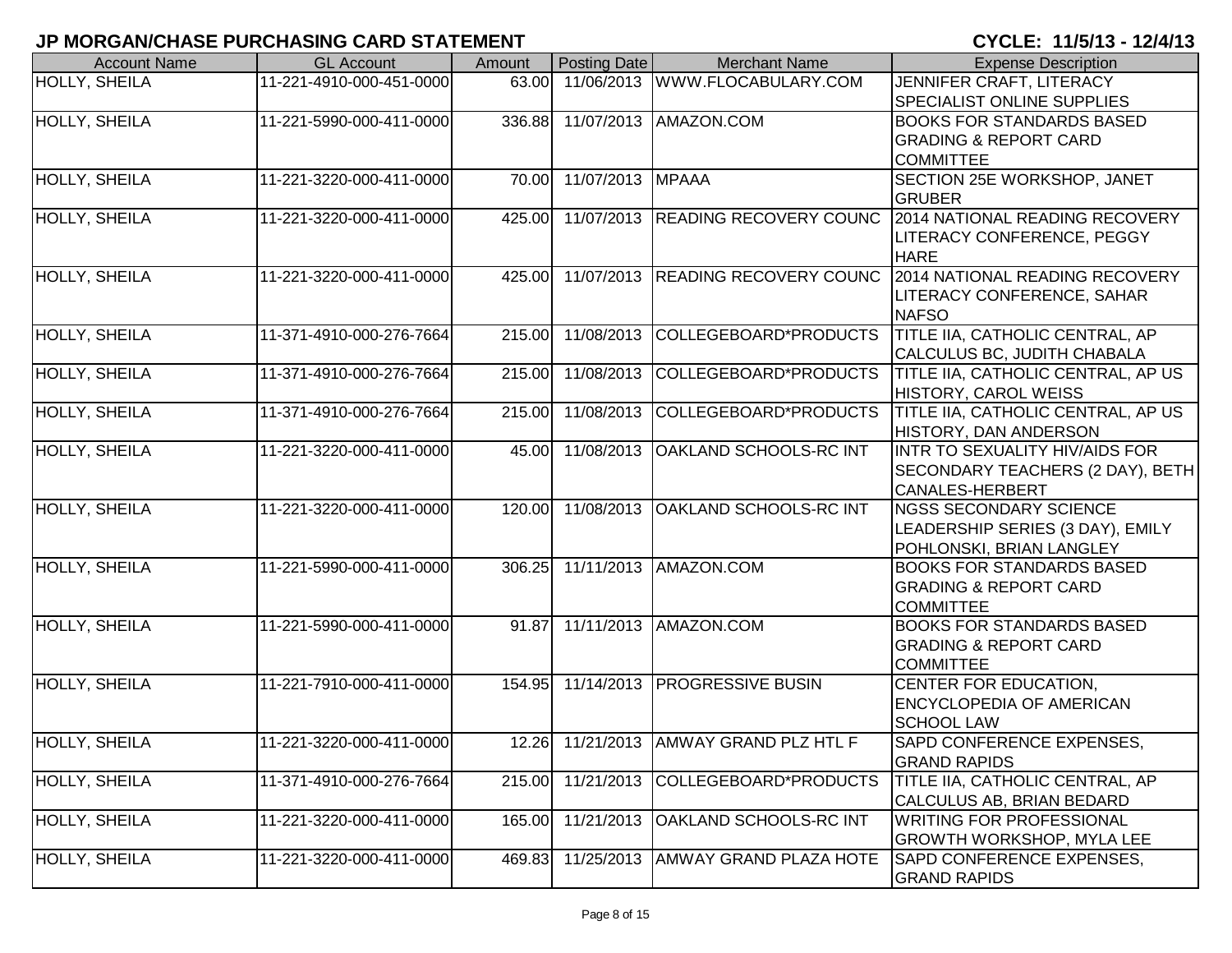| <b>Account Name</b>              | <b>GL Account</b>        | Amount   | Posting Date                | <b>Merchant Name</b>                                | <b>Expense Description</b>                                    |
|----------------------------------|--------------------------|----------|-----------------------------|-----------------------------------------------------|---------------------------------------------------------------|
| <b>HOLLY, SHEILA</b>             | 11-221-3220-000-411-0000 | 12.53    |                             | 11/25/2013 AMWAY GRAND PLZ HTL F                    | SAPD CONFERENCE EXPENSES.                                     |
|                                  |                          |          |                             |                                                     | <b>GRAND RAPIDS</b>                                           |
| HOLLY, SHEILA                    | 11-113-5210-071-414-0000 |          | 730.00 11/29/2013 IB SOURCE |                                                     | <b>IB PHYSICS TEXTBOOKS</b>                                   |
| <b>HOLLY, SHEILA Total</b>       |                          | 4,454.82 |                             |                                                     |                                                               |
| <b>HOSKINS, DIANE</b>            | 62-431-6301-033-000-0000 |          |                             | 47.02 11/06/2013 GUIDOS PREMIUM PIZZA I             | <b>FOOD FOR STUDENTS</b>                                      |
| HOSKINS, DIANE                   | 11-131-5110-000-000-6710 |          |                             | 23.47 11/12/2013 AMAZON.COM                         | <b>TEACHER BOOKS</b>                                          |
| <b>HOSKINS, DIANE</b>            | 62-431-6301-033-000-0000 |          |                             | 170.31 11/12/2013 GFS MKTPLC #0958                  | <b>FOOD FOR STUDENTS</b>                                      |
| <b>HOSKINS, DIANE</b>            | 62-431-6301-033-000-0000 |          |                             | 66.06 11/15/2013 COTTAGE INN PIZZA-NOVI             | <b>FOOD FOR STUDENTS</b>                                      |
| HOSKINS, DIANE                   | 11-131-5110-000-000-6710 |          |                             | 119.80 11/18/2013 AMAZON.COM                        | <b>TEACHER BOOKS</b>                                          |
| HOSKINS, DIANE                   | 62-431-6301-033-000-0000 |          |                             | 67.89 11/22/2013 WAL-MART #5893                     | <b>FOOD FOR STUDENTS</b>                                      |
| HOSKINS, DIANE                   | 62-431-6301-033-000-0000 |          |                             | 67.34 12/03/2013 GUIDOS PREMIUM PIZZA I             | <b>FOOD FOR STUDENTS</b>                                      |
| <b>HOSKINS, DIANE</b>            | 62-431-6301-033-000-0000 |          |                             | 68.96 12/04/2013 WAL-MART #5893                     | <b>FOOD FOR STUDENTS</b>                                      |
| <b>HOSKINS, DIANE Total</b>      |                          | 630.85   |                             |                                                     |                                                               |
| <b>HURLBURT, THOMAS</b>          | 11-271-5730-000-000-0000 |          |                             | 7.12 11/14/2013 KNIGHTS AUTO SUPPLY IN              | <b>PARTS</b>                                                  |
| <b>HURLBURT, THOMAS Total</b>    |                          | 7.12     |                             |                                                     |                                                               |
| JUOPPERI, JOHN                   | 11-261-5992-071-000-0000 |          |                             | 227.94 11/06/2013 SHIFFLER EQUIPMENT SAL            | <b>HS CHAIRS</b>                                              |
| JUOPPERI, JOHN                   | 11-261-5992-065-000-0000 |          |                             | 180.20 11/07/2013 REDFORD LOCK COMPANY I            | MS HANDICAP LOCKER LOCKS                                      |
| JUOPPERI, JOHN                   | 11-261-5992-065-000-0000 |          |                             | 24.66 11/07/2013 THE HOME DEPOT 2737                | MS RM 417 CAULK FOR WINDOWS                                   |
| <b>JUOPPERI, JOHN</b>            | 11-261-5992-055-000-0000 |          |                             | 880.80 11/13/2013 REDFORD LOCK COMPANY I            | <b>NM COMBINATION LOCKS</b>                                   |
| JUOPPERI, JOHN                   | 11-261-5992-055-000-0000 |          |                             | 150.00 11/22/2013 FUTURE PRO, INC                   | NM6 BACKBOARD                                                 |
| JUOPPERI, JOHN                   | 11-261-5730-000-000-0000 |          |                             | 1,055.08 11/29/2013 VARSITY LINCOLN INC             | MTCE 2006 FORD F-350                                          |
| JUOPPERI, JOHN                   | 11-261-5992-071-000-0000 |          |                             | 62.25 12/03/2013 REDFORD LOCK COMPANY I             | HS KITCHEN DOOR VIEWER                                        |
| JUOPPERI, JOHN                   | 11-261-5992-071-000-0000 |          |                             | 7.79 12/04/2013 FASTENAL COMPANY01                  | HS CAFETERIA TABLE REPAIRS                                    |
| JUOPPERI, JOHN Total             |                          | 2,588.72 |                             |                                                     |                                                               |
| KNIAZ, SHARON                    | 11-112-5110-065-065-0000 |          |                             | 21.33 11/18/2013 MEIJER INC #054<br>Q <sub>01</sub> | <b>LAB SUPPLIES</b>                                           |
| <b>KNIAZ, SHARON Total</b>       |                          | 21.33    |                             |                                                     |                                                               |
| KORTLANDT, PATRICIA              | 11-111-5110-011-010-0000 |          |                             | 187.54 11/29/2013 SSI*SCHOOL SPECIALTY              | ART SUPPLIES FOR ART ROOM - ONE                               |
|                                  |                          |          |                             |                                                     | <b>ITEM ON BACK ORDER - PARTIAL</b><br><b>PAYMENT</b>         |
| <b>KORTLANDT, PATRICIA Total</b> |                          | 187.54   |                             |                                                     |                                                               |
|                                  |                          |          |                             |                                                     | 11/08/2013 SUPERSHUTTLE-EXECUCART TRANSPORTATION TO AND FROM  |
| LAINE, MARGARET                  | 11-221-3220-000-414-0000 | 146.32   |                             |                                                     | AIRPORT FOR IB TRAINING FOR                                   |
|                                  |                          |          |                             |                                                     |                                                               |
|                                  |                          |          |                             |                                                     | CAROL ROTHSTEIN AND MAGGIE                                    |
|                                  |                          |          |                             |                                                     | LAINE.                                                        |
| LAINE, MARGARET                  | 62-431-6106-071-000-0000 | 74.95    |                             | 12/04/2013 AMAZON.COM                               | <b>ERRONEOUS CHARGE. SEE</b><br>ATTACHED CHECK FOR REPAYMENT. |
| LAINE, MARGARET                  | 11-221-3220-000-414-0000 | 25.00    | 12/04/2013 DELTA            |                                                     | BAGGAGE FEE MAGGIE LAINE FOR IB                               |
|                                  |                          |          |                             |                                                     | TRAINING.                                                     |
| LAINE, MARGARET                  | 11-221-3220-000-414-0000 | 25.00    | 12/04/2013 DELTA            |                                                     | <b>BAGGAGE FEE CAROL ROTHSTEIN</b>                            |
|                                  |                          |          |                             |                                                     | FOR IB TRAINING.                                              |
| <b>LAINE, MARGARET Total</b>     |                          | 271.27   |                             |                                                     |                                                               |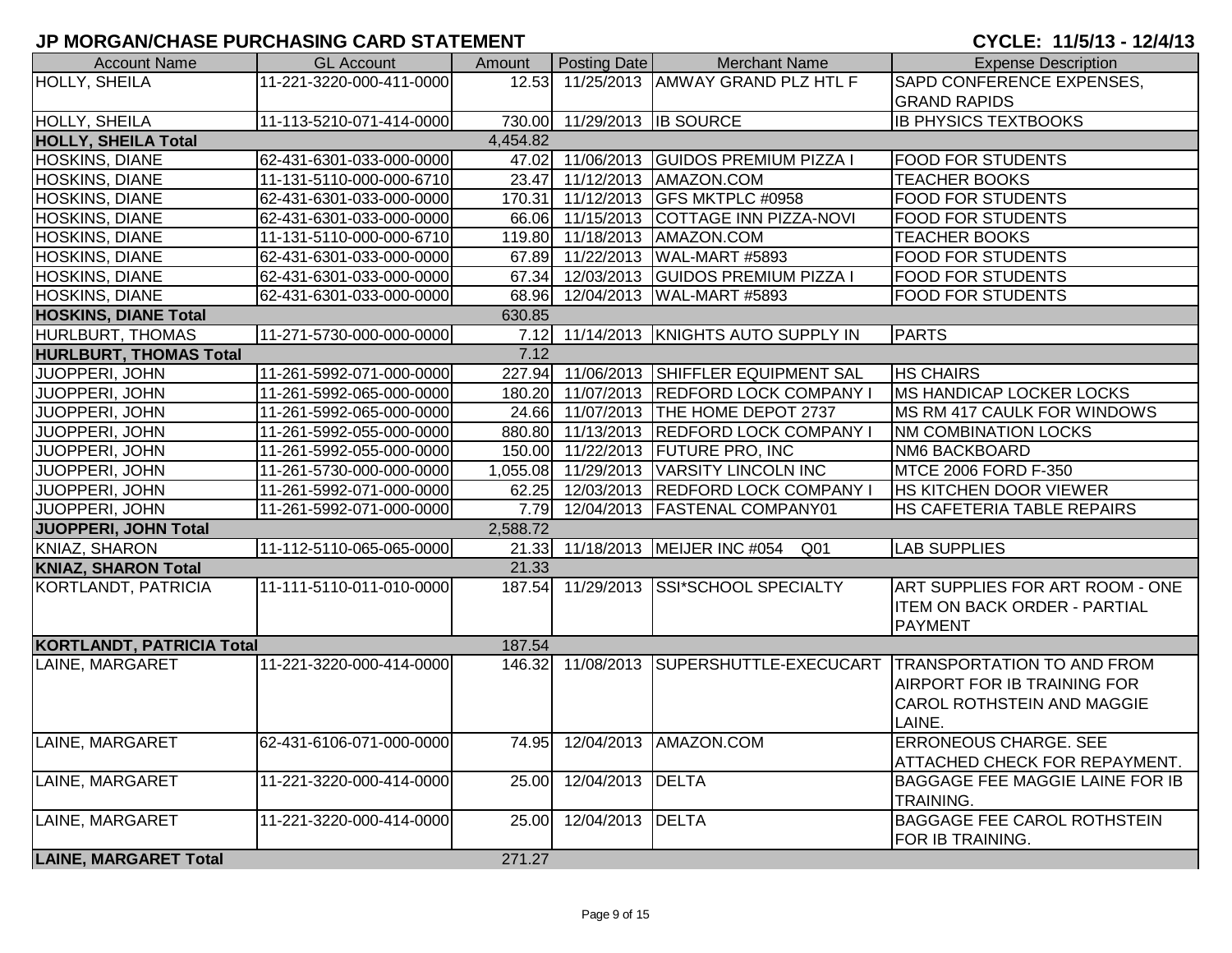| <b>Account Name</b> | <b>GL Account</b>        | Amount | <b>Posting Date</b>         | <b>Merchant Name</b>                     | <b>Expense Description</b>         |
|---------------------|--------------------------|--------|-----------------------------|------------------------------------------|------------------------------------|
| LAMBERT, ELIZABETH  | 41-261-4110-071-000-4449 |        |                             | 3,290.00 11/05/2013 CITI ROOFING CO      | HS PUMP HOUSE & TICKET BOOTH       |
|                     |                          |        |                             |                                          | <b>ROOFING</b>                     |
| LAMBERT, ELIZABETH  | 41-261-4110-055-000-4449 |        |                             | 2,300.00 11/05/2013 CITI ROOFING CO      | NM DUGOUTS RE-ROOFING              |
| LAMBERT, ELIZABETH  | 11-261-4966-071-000-0000 |        |                             | 66.00 11/05/2013 STATE DEQ SWIM POOL     | HS POOL LICENSE RENEWAL            |
| LAMBERT, ELIZABETH  | 11-261-5991-011-000-0000 |        | 610.53 11/07/2013 NICHOLS   |                                          | VO CUSTODIAL SUPPLIES              |
| LAMBERT, ELIZABETH  | 11-261-5991-014-000-0000 |        | 593.04 11/07/2013 NICHOLS   |                                          | PV CUSTODIAL SUPPLIES              |
| LAMBERT, ELIZABETH  | 11-261-5991-012-000-0000 |        | 418.08 11/07/2013 NICHOLS   |                                          | OH CUSTODIAL SUPPLIES              |
| LAMBERT, ELIZABETH  | 11-261-5991-013-000-0000 |        | 469.48 11/07/2013 NICHOLS   |                                          | <b>NW CUSTODIAL SUPPLIES</b>       |
| LAMBERT, ELIZABETH  | 11-261-5991-015-000-0000 |        | 344.21 11/07/2013 NICHOLS   |                                          | DF CUSTODIAL SUPPLIES              |
| LAMBERT, ELIZABETH  | 11-261-5991-065-000-0000 |        | 2,844.57 11/07/2013 NICHOLS |                                          | <b>MS CUSTODIAL SUPPLIES</b>       |
| LAMBERT, ELIZABETH  | 11-261-5991-071-000-0000 |        | 3,960.80 11/07/2013 NICHOLS |                                          | HS CUSTODIAL SUPPLIES              |
| LAMBERT, ELIZABETH  | 11-261-5991-005-000-0000 |        | 116.28 11/07/2013 NICHOLS   |                                          | MTCE/TRANS CUSTODIAL SUPPLIES      |
| LAMBERT, ELIZABETH  | 11-261-5990-000-000-0000 |        |                             | 67.71 11/08/2013 STAPLS7108023674000003  | MTCE OFFICE SUPPLIES               |
| LAMBERT, ELIZABETH  | 11-261-5992-071-000-0000 |        |                             | 447.50 11/11/2013 AQUATIC SOURCE, LLC    | HS POOL CHLORINE                   |
| LAMBERT, ELIZABETH  | 11-261-5710-000-000-0000 |        | 656.76 11/11/2013 ATLAS OIL |                                          | <b>MTCE FUEL</b>                   |
| LAMBERT, ELIZABETH  | 11-261-5992-015-000-0000 |        | 167.30 11/11/2013           | <b>BEST PLUMBING SPECIALT</b>            | <b>DF SINKS</b>                    |
| LAMBERT, ELIZABETH  | 11-261-5992-071-000-0000 |        |                             | 55.28 11/11/2013 BEST PLUMBING SPECIALT  | <b>HS SHOWERS</b>                  |
| LAMBERT, ELIZABETH  | 11-261-5992-000-000-0000 |        |                             | 239.89 11/11/2013 BEST PLUMBING SPECIALT | <b>MTCE STOCK FOR FLOOR MOUNT</b>  |
| LAMBERT, ELIZABETH  | 11-261-5992-065-000-0000 |        |                             | 247.89 11/11/2013 BEST PLUMBING SPECIALT | <b>MS BATHROOM IN GIRLS LOCKER</b> |
|                     |                          |        |                             |                                          | ROOM COACHES OFFICE                |
| LAMBERT, ELIZABETH  | 11-261-4910-010-000-0000 |        |                             | 1,611.02 11/11/2013 SCHULTZ INC.         | TRANS SLUDGE DISPOSAL              |
| LAMBERT, ELIZABETH  | 11-261-4910-000-000-0000 |        |                             | 279.00 11/13/2013 ERADICO SERVICES INC   | <b>DISTRICT PEST CONTROL</b>       |
| LAMBERT, ELIZABETH  | 11-261-5991-071-000-0000 |        | 400.00 11/13/2013 NICHOLS   |                                          | HS CUSTODIAL SUPPLIES              |
| LAMBERT, ELIZABETH  | 11-261-5992-071-000-0000 |        |                             | 82.83 11/14/2013 COCHRANE SUPPLY & ENGI  | HS POOL STORAGE ROOM               |
| LAMBERT, ELIZABETH  | 11-261-5730-000-000-0000 |        |                             | 540.99 11/14/2013 KNIGHTS AUTO SUPPLY IN | <b>MTCE FILTERS &amp; SHOCKS</b>   |
| LAMBERT, ELIZABETH  | 11-261-5730-000-000-0000 |        |                             | 29.14 11/14/2013 KNIGHTS AUTO SUPPLY IN  | MTCE RED DIESEL DUMP               |
| LAMBERT, ELIZABETH  | 11-261-5991-055-000-0000 |        | 1,869.17 11/14/2013 NICHOLS |                                          | NM CUSTODIAL SUPPLIES              |
| LAMBERT, ELIZABETH  | 11-261-5992-071-000-0000 |        |                             | 396.11 11/15/2013 310 LIVONIA BUILDING   | HS CEILING TILES                   |
| LAMBERT, ELIZABETH  | 11-261-5992-000-000-0000 |        |                             | 76.94 11/15/2013 AIRGASS NORTH           | <b>MTCE WELDING</b>                |
| LAMBERT, ELIZABETH  | 11-261-5730-000-000-0000 |        |                             | 14.27 11/15/2013 FLEETPRIDE 478          | MTCE RED DUMP                      |
| LAMBERT, ELIZABETH  | 11-261-4290-000-000-0000 |        |                             | 112.56 11/15/2013 PENSKE TRK LSG 059110  | <b>MTCE TRUCK RENTAL</b>           |
| LAMBERT, ELIZABETH  | 11-261-5992-055-000-0000 |        |                             | 3,910.61 11/15/2013 SUPERIOR PLAY LLC    | NM PLAYGROUND SLIDE                |
| LAMBERT, ELIZABETH  | 11-261-5730-000-000-0000 |        |                             | 889.20 11/18/2013 BELLE TIRE 046         | <b>MTCE RED DIESEL</b>             |
| LAMBERT, ELIZABETH  | 11-261-4290-000-000-0000 |        |                             | 115.42 11/19/2013 PENSKE TRK LSG 059110  | <b>MTCCE TRUCK RENTAL</b>          |
| LAMBERT, ELIZABETH  | 11-261-4290-000-000-0000 |        |                             | 105.64 11/20/2013 PENSKE TRK LSG 059110  | <b>MTCE RENTAL TRUCK</b>           |
| LAMBERT, ELIZABETH  | 11-261-5992-055-000-0000 |        |                             | 65.96 11/21/2013 MIDWEST AIR FILTER INC  | <b>NM FILTERS</b>                  |
| LAMBERT, ELIZABETH  | 11-266-4934-000-000-0000 |        |                             | 949.25 11/22/2013 PROTECTION ONE ALARM   | DISTRICT BUILDING SECURITY         |
| LAMBERT, ELIZABETH  | 11-266-4934-000-000-0000 |        |                             | 10.00 11/22/2013 PROTECTION ONE ALARM    | <b>ESB BUILDING SECURITY</b>       |
| LAMBERT, ELIZABETH  | 11-261-5710-000-000-0000 |        | 927.01 11/25/2013 ATLAS OIL |                                          | <b>MTCE FUEL</b>                   |
| LAMBERT, ELIZABETH  | 11-261-5992-013-000-0000 |        |                             | 258.64 11/25/2013 MIDWEST AIR FILTER INC | <b>NW FILTERS</b>                  |
| LAMBERT, ELIZABETH  | 11-261-5991-014-000-0000 |        | 587.99 11/29/2013 NICHOLS   |                                          | PV CUSTODIAL SUPPLIES              |
| LAMBERT, ELIZABETH  | 11-261-5991-011-000-0000 |        | 206.54 11/29/2013 NICHOLS   |                                          | VO CUSTODIAL SUPPLIES              |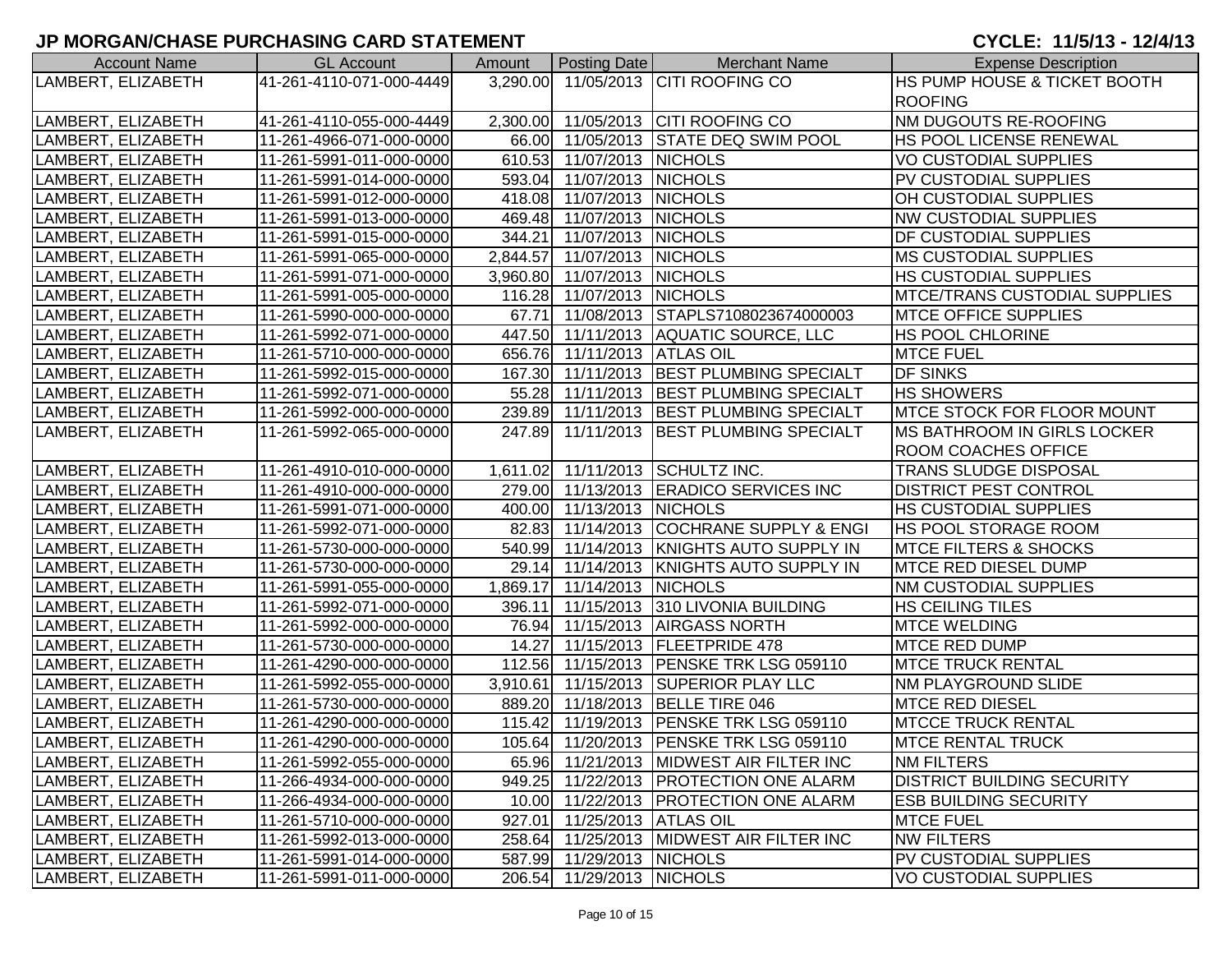## **JP MORGAN/CHASE PURCHASING CARD STATEMENT**

| <b>Account Name</b>             | <b>GL Account</b>        | Amount    | Posting Date                | <b>Merchant Name</b>                                | <b>Expense Description</b>               |
|---------------------------------|--------------------------|-----------|-----------------------------|-----------------------------------------------------|------------------------------------------|
| LAMBERT, ELIZABETH              | 11-261-5991-055-000-0000 |           | 1,057.57 11/29/2013 NICHOLS |                                                     | <b>NM CUSTODIAL SUPPLIES</b>             |
| LAMBERT, ELIZABETH              | 11-261-5991-065-000-0000 |           | 40.80 11/29/2013 NICHOLS    |                                                     | MS CUSTODIAL SUPPLIES                    |
| LAMBERT, ELIZABETH              | 11-261-5991-065-000-0000 |           | 9.38 11/29/2013 NICHOLS     |                                                     | <b>MS CUSTODIAL SUPPLIES</b>             |
| LAMBERT, ELIZABETH              | 11-261-5991-071-000-0000 |           | 1,358.19 11/29/2013         | <b>NICHOLS</b>                                      | HS CUSTODIAL SUPPLIES                    |
| LAMBERT, ELIZABETH              | 11-261-5991-010-000-0000 |           | 164.06 11/29/2013 NICHOLS   |                                                     | <b>MTCE/TRANS CUSTODIAL SUPPLIES</b>     |
| LAMBERT, ELIZABETH              | 11-261-5991-015-000-0000 |           | 135.30 11/29/2013 NICHOLS   |                                                     | DF CUSTODIAL SUPPLIES                    |
| LAMBERT, ELIZABETH              | 11-261-5991-013-000-0000 |           | 649.53 11/29/2013 NICHOLS   |                                                     | <b>NW CUSTODIAL SUPPLIES</b>             |
| LAMBERT, ELIZABETH              | 11-261-5991-012-000-0000 |           | 293.59 11/29/2013 NICHOLS   |                                                     | OH CUSTODIAL SUPPLIES                    |
| LAMBERT, ELIZABETH              | 11-261-5710-000-000-0000 |           | 673.81 12/02/2013 ATLAS OIL |                                                     | <b>MTCE FUEL</b>                         |
| LAMBERT, ELIZABETH              | 11-261-4910-012-000-0000 |           | 165.00 12/04/2013           | <b>ALL CITY ROOTER</b>                              | OH KITCHEN FLOOR DRAIN                   |
| LAMBERT, ELIZABETH              | 11-261-4910-000-000-0000 |           | 429.00 12/04/2013           | <b>ARCH ENVIRONMENTAL GRO</b>                       | <b>DISTRICT HAZARDOUS MATERIALS</b>      |
| LAMBERT, ELIZABETH              | 11-261-4910-000-000-0000 | 2,438.40  | 12/04/2013                  | DAVEY TREE EXPERT COMP                              | <b>GRNDS SPORT FIELDS AERIFICATION -</b> |
|                                 |                          |           |                             |                                                     | HS, MS & NM                              |
| LAMBERT, ELIZABETH              | 11-261-5992-055-000-0000 | 46.00     |                             | 12/04/2013   FERGUSON ENT# 2000                     | NM CARPET MARKERS                        |
| LAMBERT, ELIZABETH              | 11-261-5992-071-000-0000 |           | 185.56 12/04/2013 NUCO2     |                                                     | HS POOL                                  |
| <b>LAMBERT, ELIZABETH Total</b> |                          | 37,979.80 |                             |                                                     |                                          |
| LANEY, CHRISTOPHER              | 62-431-6247-065-000-0000 |           |                             | 41.28 11/19/2013 THE HOME DEPOT 2710                | <b>SUPPLIES</b>                          |
| LANEY, CHRISTOPHER              | 62-431-6247-065-000-0000 |           |                             | 136.00 11/21/2013 CURBELL PLASTICS, INC             | <b>SUPPLIES</b>                          |
| <b>LANEY, CHRISTOPHER Total</b> |                          | 177.28    |                             |                                                     |                                          |
| LUDWIG, CORINA                  | 11-112-5110-065-041-0000 |           |                             | 180.88 11/14/2013 SAMSCLUB #6657                    | <b>GROCERIES</b>                         |
| LUDWIG, CORINA                  | 11-112-5110-065-041-0000 |           |                             | 63.18 11/25/2013 MEIJER INC #122<br>Q <sub>01</sub> | <b>SUPPLIES</b>                          |
| LUDWIG, CORINA                  | 11-112-5110-065-041-0000 |           | 23.82 12/02/2013            | WAL-MART #5893                                      | <b>SUPPLIES</b>                          |
| <b>LUDWIG, CORINA Total</b>     |                          | 267.88    |                             |                                                     |                                          |
| LUMLEY, SHERYL                  | 62-431-6301-033-000-0000 |           |                             | 46.84 11/06/2013 SAMSCLUB #6657                     | <b>FOOD FOR STUDENTS</b>                 |
| LUMLEY, SHERYL                  | 62-431-6301-033-000-0000 |           | 102.98 11/12/2013           | SAMSCLUB #6657                                      | <b>FOOD FOR STUDENTS</b>                 |
| LUMLEY, SHERYL                  | 62-431-6301-033-000-0000 |           | 24.13 11/20/2013            | SAMSCLUB #6657                                      | FOOD FOR STUDENTS                        |
| LUMLEY, SHERYL                  | 62-431-6301-033-000-0000 |           | 87.78 11/26/2013            | WAL-MART #5893                                      | <b>FOOD FOR STUDENTS</b>                 |
| <b>LUMLEY, SHERYL Total</b>     |                          | 261.73    |                             |                                                     |                                          |
| MATTHEWS, STEVEN                | 11-232-3220-000-000-0000 |           |                             | 275.00 12/03/2013 MICH ASSOC OF SCH ADMI            | <b>CONFERENCE REGISTRATION</b>           |
| <b>MATTHEWS, STEVEN Total</b>   |                          | 275.00    |                             |                                                     |                                          |
| MCKAIG, HEATHER                 | 11-113-4910-071-092-0000 |           |                             | 23.97 11/08/2013   AMAZON MKTPLACE PMTS             | <b>MICROPHONE CLIPS</b>                  |
| MCKAIG, HEATHER                 | 11-113-5110-071-026-0000 |           |                             | 69.06 11/21/2013 DRAMATISTS PLAY SERVIC             | MIFA ONE ACT SCRIPTS                     |
| <b>MCKAIG, HEATHER Total</b>    |                          | 93.03     |                             |                                                     |                                          |
| MICHOS, JENNIFER                | 62-431-6275-014-000-0000 |           |                             | 39.90 11/07/2013 HOMEGOODS #0165                    | LUNCH STAFF APPRECIATION                 |
| <b>MICHOS, JENNIFER Total</b>   |                          | 39.90     |                             |                                                     |                                          |
| MILLER, HELEN                   | 62-431-6105-071-000-0000 |           |                             | 10.99 11/05/2013 MEIJER INC #122 Q01                | <b>BATTERIES FOR AP</b>                  |
| <b>MILLER, HELEN</b>            | 11-113-5110-071-010-0000 | 439.58    |                             | 11/06/2013 SSI*SCHOOL SPECIALTY                     | <b>ART SUPPLIES</b>                      |
| MILLER, HELEN                   | 62-431-6275-071-000-0000 | 26.52     |                             | 11/07/2013 MEIJER INC #122 Q01                      | <b>REFRESHMENTS FOR</b>                  |
|                                 |                          |           |                             |                                                     | PARENT/PRINCIPAL MTG                     |
| MILLER, HELEN                   | 62-431-6275-071-000-0000 | 52.47     |                             | 11/07/2013  TLF VANESSAS FLOWERS                    | <b>FLOWERS</b>                           |
| MILLER, HELEN                   | 62-431-6275-071-000-0000 |           |                             | 49.61 11/12/2013 TLF VANESSAS FLOWERS               | SYMPATHY FLOWERS/LAINE                   |
| MILLER, HELEN                   | 11-113-5110-071-026-0000 |           |                             | 1,525.70 11/13/2013 DINN BROS INCINTERNET           | <b>MIFA/DEBATE AWARDS</b>                |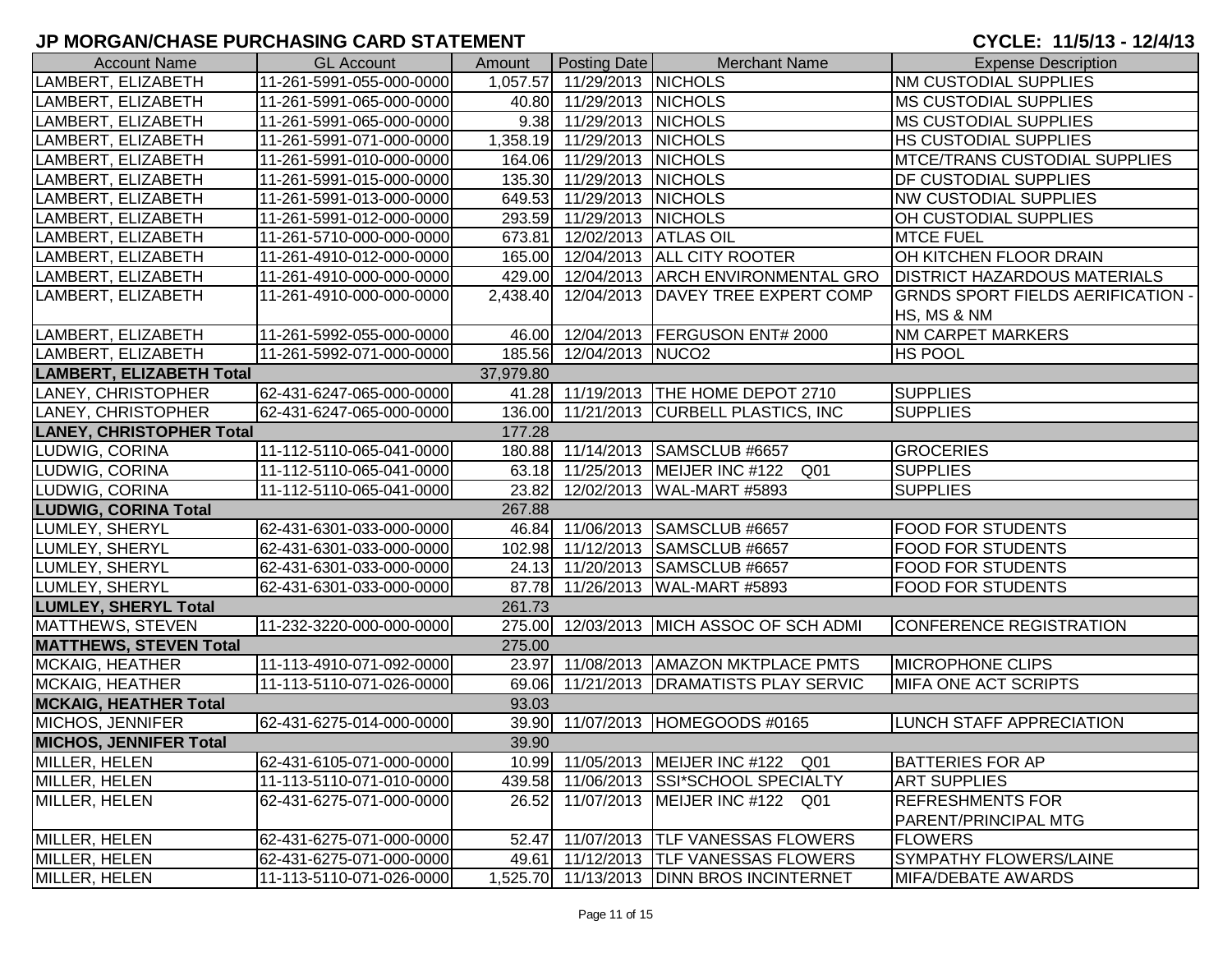| <b>Account Name</b>           | <b>GL Account</b>        | Amount    | Posting Date        | <b>Merchant Name</b>                       | <b>Expense Description</b>          |
|-------------------------------|--------------------------|-----------|---------------------|--------------------------------------------|-------------------------------------|
| MILLER, HELEN                 | 62-431-6179-071-000-0000 |           |                     | 195.00 11/14/2013   MADD (E-COMMERCE)      | SADD DONATION FROM RED RIBBON       |
|                               |                          |           |                     |                                            | <b>CAMPAIGN</b>                     |
| MILLER, HELEN                 | 62-431-6119-071-000-0000 |           |                     | 3,180.00 11/14/2013 SHIRO RESTAURANT       | 2003 CLASS REUNION                  |
| <b>MILLER, HELEN</b>          | 62-431-6275-071-000-0000 |           |                     | -2.81 11/14/2013 TLF VANESSAS FLOWERS      | TAX CREDIT FROM FLOWER ORDER        |
| MILLER, HELEN                 | 62-431-6120-071-000-0000 |           |                     | 266.00 11/15/2013 FLINT INSTITUTE OF ART   | <b>ART FIELD TRIP</b>               |
| MILLER, HELEN                 | 11-113-5110-071-020-0000 | $-139.25$ |                     | 11/15/2013 L B OFFICE SUPPLIERS I          | CREDIT FOR TONER ORDERED BY ESB     |
|                               |                          |           |                     |                                            | <b>BUT CHARGED TO HS</b>            |
| MILLER, HELEN                 | 11-113-5110-071-010-0000 | 72.38     |                     | 11/15/2013 SSI*SCHOOL SPECIALTY            | <b>ART SUPPLIES/HARBAR</b>          |
| MILLER, HELEN                 | 11-113-5110-071-020-0000 | 320.00    |                     | 11/21/2013 L B OFFICE SUPPLIERS            | <b>TONER FOR PRINTERS</b>           |
| MILLER, HELEN                 | 62-431-6275-071-000-0000 | 38.96     |                     | 11/21/2013   MEIJER INC #122 Q01           | <b>REFRESHMENTS STAFF MTGS</b>      |
| MILLER, HELEN                 | 62-431-6275-071-000-0000 | 14.10     | 11/21/2013          | MEIJER INC #122<br>Q <sub>01</sub>         | <b>REFRESHMENTS STAFF MTGS</b>      |
| MILLER, HELEN                 | 62-431-6275-071-000-0000 | 8.40      | 11/21/2013          | MEIJER INC #122<br>Q <sub>01</sub>         | <b>REFRESHMENTS STAFF MTGS</b>      |
| MILLER, HELEN                 | 62-431-6275-071-000-0000 | 45.95     | 11/22/2013          | <b>TLF VANESSAS FLOWERS</b>                | <b>GET WELL FLOWERS/KELLY</b>       |
| MILLER, HELEN                 | 62-431-6275-071-000-0000 | 2.89      | 11/27/2013          | MEIJER INC #122 Q01                        | REFRESHMENTS/THANKSGIVING           |
|                               |                          |           |                     |                                            | <b>W/ATHLETIC DEPT</b>              |
| MILLER, HELEN                 | 11-113-7410-071-000-0000 |           |                     | 80.00 11/29/2013 NATL BUSINESS ED ASSOC    | <b>BUSINESS MEMBERSHIP</b>          |
| MILLER, HELEN                 | 62-431-6275-071-000-0000 |           | 75.96 12/04/2013    | <b>GFS MKTPLC #0174</b>                    | COFFEE POT FOR PARENT/PRINCIPAL     |
|                               |                          |           |                     |                                            | <b>MTGS</b>                         |
| <b>MILLER, HELEN Total</b>    |                          | 6,262.45  |                     |                                            |                                     |
| MITCHELL, DONALD              | 11-299-5990-000-000-0000 |           | 124.80 11/25/2013   | <b>SWEETWATER SOUND</b>                    | <b>REPLACEMENT LIGHTS FOR SOUND</b> |
|                               |                          |           |                     |                                            | <b>BOARD AT HS AND MS</b>           |
| MITCHELL, DONALD              | 62-431-6191-071-000-0000 | 275.21    |                     | 12/04/2013 AUDIO VIDEO DISTRIBUTO          | <b>BATTERIES</b>                    |
| MITCHELL, DONALD              | 62-431-6191-071-000-0000 |           | 2,022.19 12/04/2013 | <b>AUDIO VIDEO DISTRIBUTO</b>              | <b>BATTERIES AND DISK PRINTER</b>   |
|                               |                          |           |                     |                                            | <b>CARTRIDGES</b>                   |
| <b>MITCHELL, DONALD Total</b> |                          | 2,422.20  |                     |                                            |                                     |
| <b>NESMITH, RUSSEL</b>        | 11-261-5992-065-000-0000 |           |                     | 26.69 11/11/2013 THE HOME DEPOT 2737       | <b>IMS GIRLS LOCKER ROOM</b>        |
| <b>NESMITH, RUSSEL</b>        | 11-261-5992-003-000-0000 | 10.97     |                     | 11/14/2013   THE HOME DEPOT 2737           | <b>PS SCREEN</b>                    |
| <b>NESMITH, RUSSEL</b>        | 11-261-5992-065-000-0000 | 18.00     |                     | 11/21/2013 THE HOME DEPOT 2737             | <b>MS DRYER VENTS</b>               |
| NESMITH, RUSSEL               | 11-261-5992-071-000-0000 | 2.74      |                     | 11/21/2013 THE HOME DEPOT 2737             | <b>HS GIRLS BATHROOM</b>            |
| NESMITH, RUSSEL               | 11-261-5992-071-000-0000 | 12.22     | 11/27/2013          | THE HOME DEPOT 2737                        | <b>HS DRYER</b>                     |
| NESMITH, RUSSEL               | 11-261-5710-000-000-0000 | 14.10     |                     | 12/03/2013   MARATHON PETRO144568          | <b>MTCE GAS FOR RENTAL TRUCK</b>    |
| NESMITH, RUSSEL               | 11-261-5992-055-000-0000 | 42.96     |                     | 12/04/2013 THE HOME DEPOT 2737             | NM5 PE BATHROOM                     |
| <b>NESMITH, RUSSEL Total</b>  |                          | 127.68    |                     |                                            |                                     |
| NOWICKI, MATTHEW              | 11-271-5730-000-000-0000 |           |                     | 65.75 11/11/2013 KNIGHTS AUTO SUPPLY IN    | <b>PARTS</b>                        |
| NOWICKI, MATTHEW              | 11-271-7910-000-000-0000 |           |                     | 353.51 11/18/2013 ALLSTATE INDUSTRIAL EQ   | <b>SUPPLIES</b>                     |
| NOWICKI, MATTHEW              | 11-271-7910-000-000-0000 |           |                     | 62.80 11/29/2013 THE HOME DEPOT 2737       | <b>SUPPLIES</b>                     |
| <b>NOWICKI, MATTHEW Total</b> |                          | 482.06    |                     |                                            |                                     |
| <b>OCONNOR, GAIL</b>          | 62-431-6350-031-000-0000 |           |                     | 411.53 11/19/2013   DISCOUNT SCHOOL SUPPLY | <b>TEACH AND TESTING</b>            |
| OCONNOR, GAIL                 | 11-351-5110-000-953-0000 |           |                     | 67.78 11/19/2013   DISCOUNT SCHOOL SUPPLY  | <b>TEACHING TESTING</b>             |
| <b>OCONNOR, GAIL</b>          | 11-118-5110-000-951-0000 | 60.38     |                     | 11/20/2013 STAPLS7109075775000001          | <b>TEACH &amp; TESTING</b>          |
| OCONNOR, GAIL                 | 11-118-5110-000-951-0000 |           |                     | 165.62 11/20/2013 STAPLS7109075775000002   | TEACHING AND TESTING                |
| OCONNOR, GAIL                 | 11-118-5110-000-951-0000 |           |                     | 25.09 11/21/2013 SSI*SCHOOL SPECIALTY      | <b>TEACHING AND TESTING</b>         |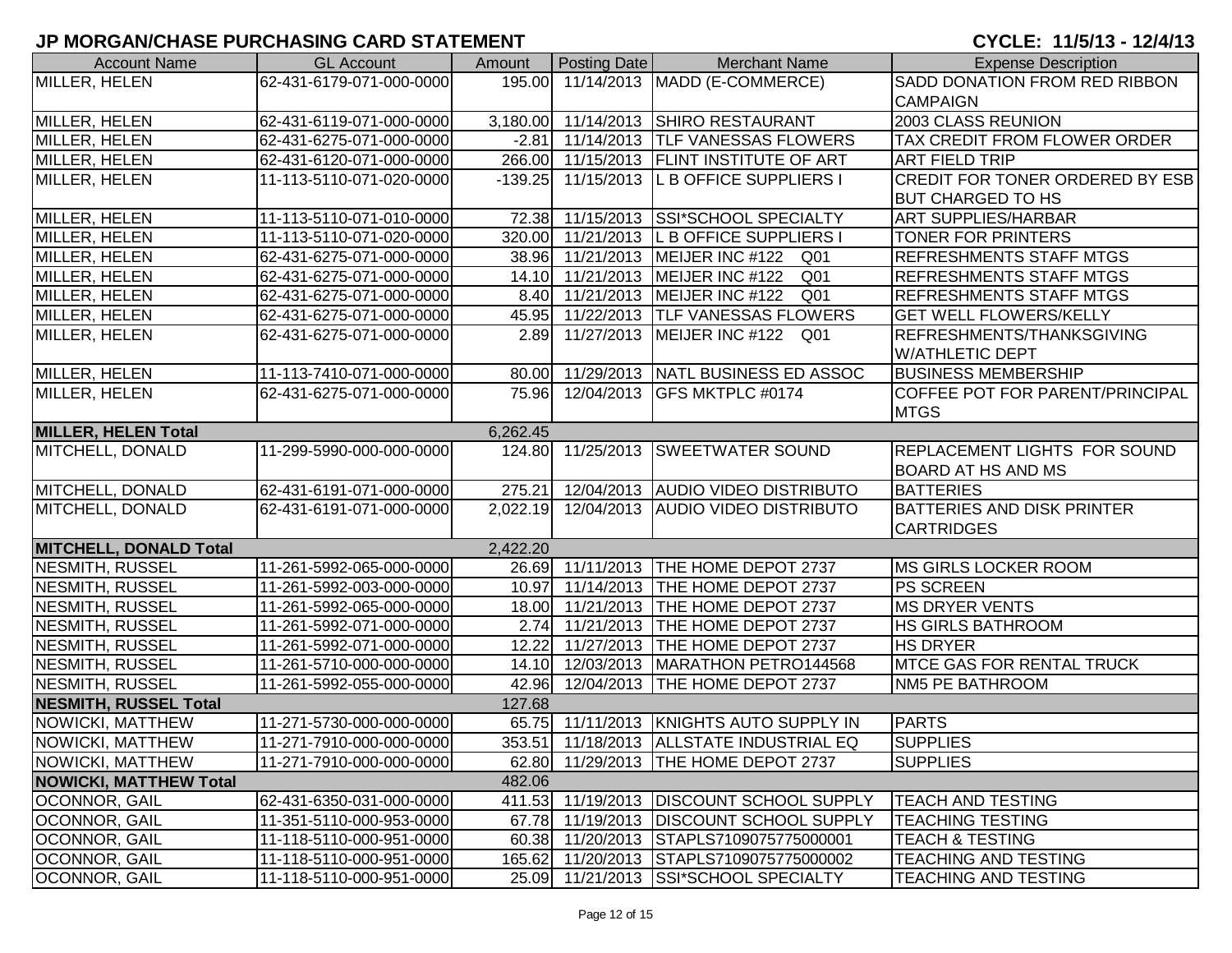| <b>Account Name</b>                      | <b>GL Account</b>        | Amount   | Posting Date        | <b>Merchant Name</b>                     | <b>Expense Description</b>                                                                                                                        |  |
|------------------------------------------|--------------------------|----------|---------------------|------------------------------------------|---------------------------------------------------------------------------------------------------------------------------------------------------|--|
| <b>OCONNOR, GAIL</b>                     | 11-351-5110-000-953-0000 |          |                     | 7.78 11/21/2013 STAPLS7109075775000004   | <b>TEACHING AND TESTING</b>                                                                                                                       |  |
| <b>OCONNOR, GAIL</b>                     | 62-431-6350-031-000-0000 |          | 456.99 11/22/2013   | <b>DISCOUNT SCHOOL SUPPLY</b>            | <b>TEACH AND TESTING</b>                                                                                                                          |  |
| OCONNOR, GAIL                            | 62-431-6350-031-000-0000 |          | 1,520.05 11/25/2013 | <b>DISCOUNT SCHOOL SUPPLY</b>            | <b>TEACH AND TEST</b>                                                                                                                             |  |
| <b>OCONNOR, GAIL</b>                     | 11-118-5110-000-952-0000 |          | 7.83 11/27/2013     | STAPLS7109075775000003                   | <b>TEACH &amp; TESTING</b>                                                                                                                        |  |
| <b>OCONNOR, GAIL</b>                     | 11-118-5110-000-952-0000 |          |                     | 88.68 12/03/2013 MEIJER INC #122 Q01     | <b>TEACHING AND TESTING</b>                                                                                                                       |  |
| <b>OCONNOR, GAIL Total</b>               |                          | 2,811.73 |                     |                                          |                                                                                                                                                   |  |
| OSMONSON, KIMBERLY                       | 11-112-5110-065-065-0000 |          | 6.67 11/05/2013     | <b>AMAZON MKTPLACE PMTS</b>              | MISC. 8TH GRADE SCIENCE LAB<br>SUPPLIES/EQUIPMENT                                                                                                 |  |
| <b>OSMONSON, KIMBERLY</b>                | 11-112-5110-065-065-0000 | 64.64    | 11/05/2013          | <b>AMAZON MKTPLACE PMTS</b>              | MISC. 8TH GRADE SCIENCE LAB<br>SUPPLIES/EQUIPMENT                                                                                                 |  |
| OSMONSON, KIMBERLY                       | 11-112-5110-065-065-0000 | 74.81    | 11/06/2013          | SSI*DELTACPOFREYNEOSCI                   | MISC. 8TH GRADE SCIENCE LAB<br>SUPPLIES/EQUIPMENT                                                                                                 |  |
| OSMONSON, KIMBERLY                       | 11-112-5110-065-065-0000 | 75.78    | 12/02/2013          | MEIJER INC #032 Q01                      | MISC. 8TH GRADE SCIENCE LAB<br>SUPPLIES/EQUIPMENT                                                                                                 |  |
| <b>OSMONSON, KIMBERLY</b>                | 11-112-5110-065-065-0000 |          |                     | 24.00 12/03/2013 DOLRTREE 2457 00024570  | MISC. 8TH GRADE SCIENCE LAB<br>SUPPLIES/EQUIPMENT                                                                                                 |  |
| <b>OSMONSON, KIMBERLY Total</b>          |                          | 245.90   |                     |                                          |                                                                                                                                                   |  |
| QUITIQUIT, PAMELA                        | 11-222-5990-012-000-0000 |          | 124.99 11/06/2013   | STAPLS7108309449000001                   | PRINTER TONER CARTRIDGE                                                                                                                           |  |
| QUITIQUIT, PAMELA                        | 11-111-5110-012-099-0000 |          |                     | 18.85 11/14/2013 AMAZON.COM              | <b>BOOKS FOR THIRD GRADE CLASS</b>                                                                                                                |  |
| QUITIQUIT, PAMELA                        | 11-111-5110-012-099-0000 |          |                     | 47.69 11/14/2013 AMAZON.COM              | <b>BOOKS FOR THIRD GRAD CLASS</b>                                                                                                                 |  |
| QUITIQUIT, PAMELA                        | 11-241-5910-012-000-0000 |          | 56.23 11/15/2013    | STAPLS7108816577000001                   | <b>OFFICE SUPPLIES</b>                                                                                                                            |  |
| QUITIQUIT, PAMELA                        | 62-431-6275-012-000-0000 | 42.36    | 11/25/2013          | HONEY TREE RESTAURANT                    | LUNCH FOR SCHOOL IMPROVEMENT<br><b>MEETING</b>                                                                                                    |  |
| QUITIQUIT, PAMELA                        | 62-431-6275-012-000-0000 |          |                     | 42.35 12/04/2013 DOMINO'S 1010           | DINNER FOR TITLE ONE MEETING                                                                                                                      |  |
| <b>QUITIQUIT, PAMELA Total</b>           |                          | 332.47   |                     |                                          |                                                                                                                                                   |  |
| <b>REICHLEY, CARRIE</b>                  | 11-111-5110-015-025-0000 |          |                     | 175.70 11/18/2013   AMAZON MKTPLACE PMTS | <b>IPAD CASES</b>                                                                                                                                 |  |
| <b>REICHLEY, CARRIE</b>                  | 11-241-5910-015-000-0000 | 32.95    |                     | 11/20/2013   ULTIMATE OFFICE SOLUTI      | PORTA FILE FILE BOXES-JULIE<br><b>BEDFORD</b>                                                                                                     |  |
| <b>REICHLEY, CARRIE</b>                  | 11-111-5110-015-060-0000 | 761.59   |                     | 12/04/2013 TRIUMPH LEARNING              | COMPREHENSION STRATEGIES<br><b>FICTION AND NONFICTION COMBO</b><br>PACKAGE-GRADE 1                                                                |  |
| <b>REICHLEY, CARRIE Total</b>            |                          | 970.24   |                     |                                          |                                                                                                                                                   |  |
| RODRIGUEZ, SANDRA                        | 62-431-6710-013-000-0000 |          |                     | 738.40 11/06/2013 FOLLETT LIBRARY RES    | <b>BOOKS AND TAPES ORDERED NEF</b><br><b>GRANT LISTENING LIBRARY FOR</b><br><b>LITERARY SUCCESS</b><br><b>3RD GRADE BARB RAY &amp; NANCY BAIN</b> |  |
| RODRIGUEZ, SANDRA                        | 11-111-5110-013-025-0000 | 193.44   | 11/14/2013          | <b>SSI*SCHOOL SPECIALTY</b>              | NW TISSUE KLEENEX ORDER - 2 PLY<br>12 CASES FOR THE BUILDING                                                                                      |  |
| 931.84<br><b>RODRIGUEZ, SANDRA Total</b> |                          |          |                     |                                          |                                                                                                                                                   |  |
| <b>SCHRINER, STEPHANIE</b>               | 62-431-6770-065-000-0000 | 13.51    | 11/15/2013          | TIM HORTONS #915700                      | <b>DONUTS FOR PAT</b>                                                                                                                             |  |
| <b>SCHRINER, STEPHANIE Total</b>         |                          | 13.51    |                     |                                          |                                                                                                                                                   |  |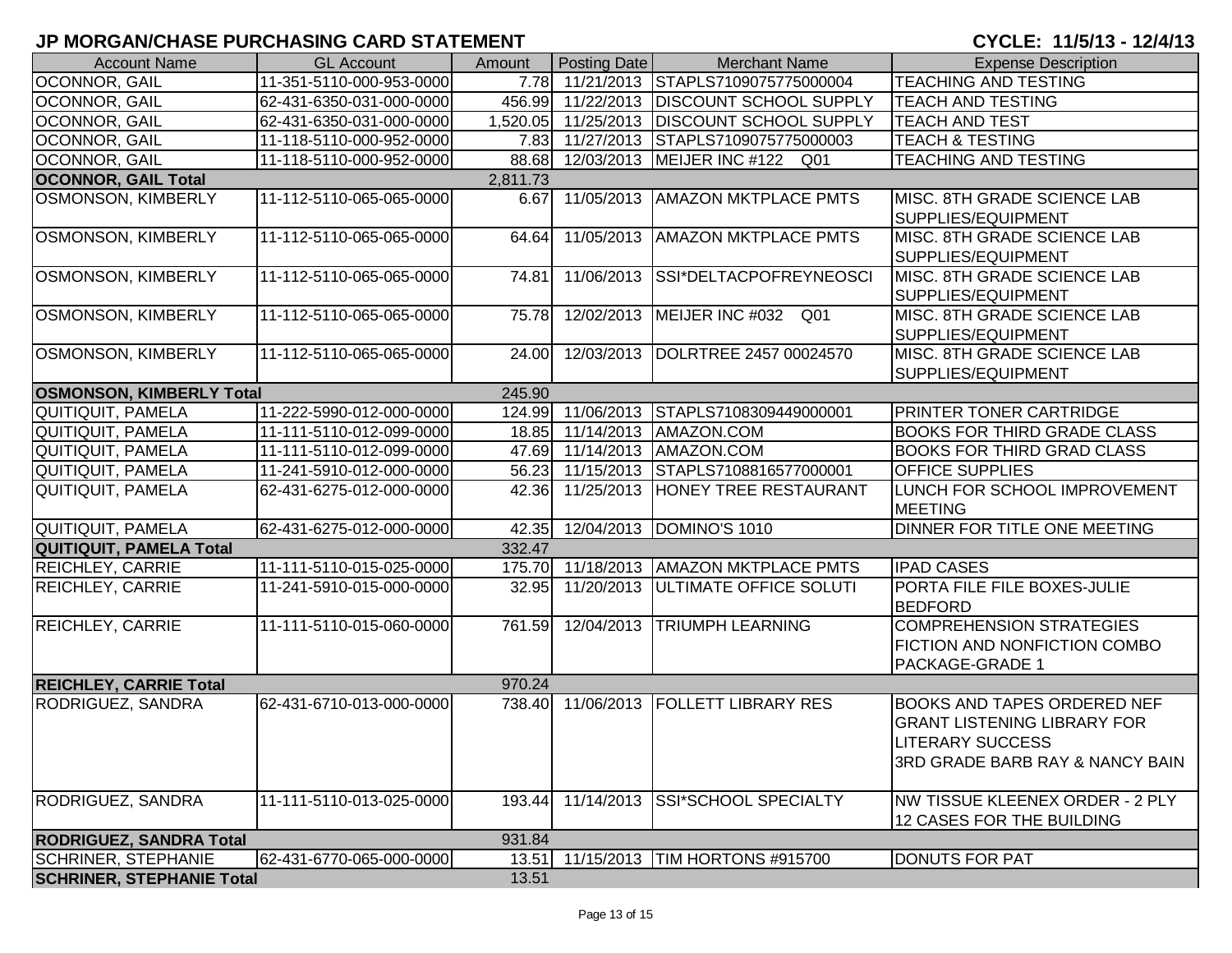# **JP MORGAN/CHASE PURCHASING CARD STATEMENT**

## CYCLE: 11/5/13 - 12/4/13

| <b>Account Name</b>                     | <b>GL Account</b>                        | Amount   | Posting Date              | <b>Merchant Name</b>                                | <b>Expense Description</b>                                        |  |  |
|-----------------------------------------|------------------------------------------|----------|---------------------------|-----------------------------------------------------|-------------------------------------------------------------------|--|--|
| <b>SCHURIG, CLAIRE</b>                  | 11-113-5110-071-051-0000                 |          |                           | 423.73 11/06/2013 THREAD WORKS. LTD                 | MAJOR VI T-SHIRTS (THEY PAID FOR                                  |  |  |
|                                         |                                          |          |                           |                                                     | THEM, WE JUST HAD TO PURCHASE                                     |  |  |
|                                         |                                          |          |                           |                                                     | ON ONE CARD).                                                     |  |  |
| <b>SCHURIG, CLAIRE</b>                  | 11-113-5110-071-051-0000                 |          |                           | 18.44 11/20/2013 J W PEPPER                         | <b>MUSIC FOR FESTIVAL</b>                                         |  |  |
| <b>SCHURIG, CLAIRE</b>                  | 11-113-5110-071-051-0000                 | 198.00   |                           | 11/25/2013 CUSINS CONCERT ATTIRE                    | JEWELRY FOR BELLA VOCE (I AM                                      |  |  |
|                                         |                                          |          |                           |                                                     | COLLECTING MONEY FOR THESE)                                       |  |  |
| <b>SCHURIG, CLAIRE</b>                  | 11-113-5110-071-051-0000                 |          |                           | 7.65 11/29/2013 J W PEPPER                          | <b>MUSIC FOR FESTIVAL</b>                                         |  |  |
| <b>SCHURIG, CLAIRE Total</b>            |                                          | 647.82   |                           |                                                     |                                                                   |  |  |
| SHPAKOFF, KATHLEEN                      | 11-351-5110-000-953-0000                 |          | 27.17 11/07/2013 TARGET   | 00003533                                            | <b>TEACHING MATERIALS</b>                                         |  |  |
| SHPAKOFF, KATHLEEN                      | 11-351-5110-000-953-0000                 |          |                           | 15.00 11/15/2013 APPELBAUM TRAINING INS             | <b>TEACHING MATERIALS</b>                                         |  |  |
| SHPAKOFF, KATHLEEN                      | 11-351-5110-000-953-0000                 | 28.01    |                           | 11/20/2013 MICHAELS STORES 5732                     | <b>TEACHING MATERIALS</b>                                         |  |  |
| <b>SHPAKOFF, KATHLEEN</b>               | 11-351-5110-000-953-0000                 | 14.49    | 11/22/2013 TARGET         | 00022301                                            | <b>TEACHING MATERIALS</b>                                         |  |  |
|                                         | <b>SHPAKOFF, KATHLEEN Total</b><br>84.67 |          |                           |                                                     |                                                                   |  |  |
| SOVEL, SHEILA                           | 62-431-6355-031-000-0000                 |          |                           | 30.04 11/13/2013 MICHAELS STORES 2071               | <b>CLASSROOM SUPPLIES</b>                                         |  |  |
| SOVEL, SHEILA                           | 62-431-6355-031-000-0000                 |          |                           | 10.33 11/22/2013 MICHAELS STORES 3744               | <b>CLASSROOM SUPPLIES</b>                                         |  |  |
| <b>SOVEL, SHEILA Total</b>              | 40.37                                    |          |                           |                                                     |                                                                   |  |  |
| SPRYS, CAROL                            | 62-431-6104-061-000-0000                 |          |                           | 26.99 11/06/2013 MEIJER INC #122<br>Q <sub>01</sub> | <b>SUPPLIES FOR OFFICE</b>                                        |  |  |
| SPRYS, CAROL                            | 62-431-6155-061-000-0000                 |          |                           | 800.00 11/08/2013 LEONS OF WIXOM                    | TEAM DINNER FOR HOCKEY TEAM                                       |  |  |
| SPRYS, CAROL                            | 11-293-5910-000-000-0000                 |          | 67.83 11/08/2013 STAPLES  | 00115659                                            | <b>OFFIEC SUPPLIES</b>                                            |  |  |
| SPRYS, CAROL                            | 62-431-6104-061-000-0000                 |          |                           | 47.52 11/13/2013 SAMSCLUB #6657                     | MHSAA VOLLEYBALL TOURNEY                                          |  |  |
| SPRYS, CAROL                            | 11-293-5910-000-000-0000                 |          |                           | 44.48 11/20/2013 STAPLS7109071233000001             | <b>OFFICE SUPPLIES</b>                                            |  |  |
| SPRYS, CAROL                            | 11-293-5997-000-000-0000                 |          |                           | 72.85 11/26/2013 VTA*VICTORY TEAM                   | <b>MS POM UNIFORMS</b>                                            |  |  |
| SPRYS, CAROL                            | 62-431-6172-061-000-0000                 |          |                           | 499.00 11/29/2013 GLAZIER CLINICS                   | <b>FOOTBALL CLINIC</b>                                            |  |  |
| SPRYS, CAROL                            | 62-431-6103-061-000-0000                 |          | 1,199.97 12/02/2013       | AMAZON.COM                                          | <b>EQUIPMENT FOR SKI TEAM</b>                                     |  |  |
| SPRYS, CAROL                            | 62-431-6104-061-000-0000                 |          | 19.98 12/02/2013          | <b>PARTY AMERICA</b>                                | <b>OCADA LUNCHEON</b>                                             |  |  |
| SPRYS, CAROL                            | 62-431-6104-061-000-0000                 |          |                           | 214.88 12/03/2013 YANKEE CANDLE 0437                | OCADA AND KLAA LUNCHEON                                           |  |  |
| <b>SPRYS, CAROL Total</b>               |                                          | 2,993.50 |                           |                                                     |                                                                   |  |  |
| <b>TURNER, NANCY</b>                    | 11-122-5110-065-194-0000                 |          |                           | 21.45 11/11/2013 STAPLS7108592917000001             | <b>NOTEBOOKS FOR DIANN STOTLER</b>                                |  |  |
|                                         |                                          |          |                           |                                                     | <b>LITERACY SPEC</b>                                              |  |  |
| <b>TURNER, NANCY</b>                    | 11-226-5910-000-000-0000                 | 51.33    |                           | 11/21/2013 STAPLS7109066164000001                   | <b>SPECIAL ED RECEIVED STAMP FOR</b><br><b>OFFICIAL DOCUMENTS</b> |  |  |
| <b>TURNER, NANCY</b>                    | 11-122-4910-000-000-0000                 | 220.00   |                           | 11/25/2013 OAKLAND SCHOOLS-RC INT                   | JOB COACH WRKSHOP AT OAKLAND                                      |  |  |
|                                         |                                          |          |                           |                                                     | SCHOOLS FOR JODIE SIKAITIS AND                                    |  |  |
|                                         |                                          |          |                           |                                                     | <b>JELENA JAKSIC</b>                                              |  |  |
| <b>TURNER, NANCY</b>                    | 11-218-5110-000-063-0000                 |          |                           | 44.00 11/27/2013 ESTR PUBLICATIONS                  | ONLINE PROTOCOLS FOR ESTRJ                                        |  |  |
| <b>TURNER, NANCY Total</b>              |                                          | 336.78   |                           |                                                     |                                                                   |  |  |
| <b>VALENTINE, CYNTHIA</b>               | 11-271-3220-000-000-0000                 | 90.00    |                           | 11/18/2013   OAKLAND SCHOOLS-RC INT                 | CLASS, NET \$0                                                    |  |  |
| VALENTINE, CYNTHIA                      | 11-271-3220-000-000-0000                 | $-90.00$ |                           | 11/21/2013   OAKLAND SCHOOLS-RC INT                 | CLASS, NET \$0                                                    |  |  |
| 0.00<br><b>VALENTINE, CYNTHIA Total</b> |                                          |          |                           |                                                     |                                                                   |  |  |
| VAUGHAN, ANGELA                         | 11-231-3220-000-000-0000                 |          | $-180.00$ 11/13/2013 MASB |                                                     | <b>REFUND FROM MASB FOR ANNUAL</b>                                |  |  |
|                                         |                                          |          |                           |                                                     | CONFERENCE/CBA PREPAY (MURPHY,                                    |  |  |
|                                         |                                          |          |                           |                                                     | O'CONNOR)                                                         |  |  |